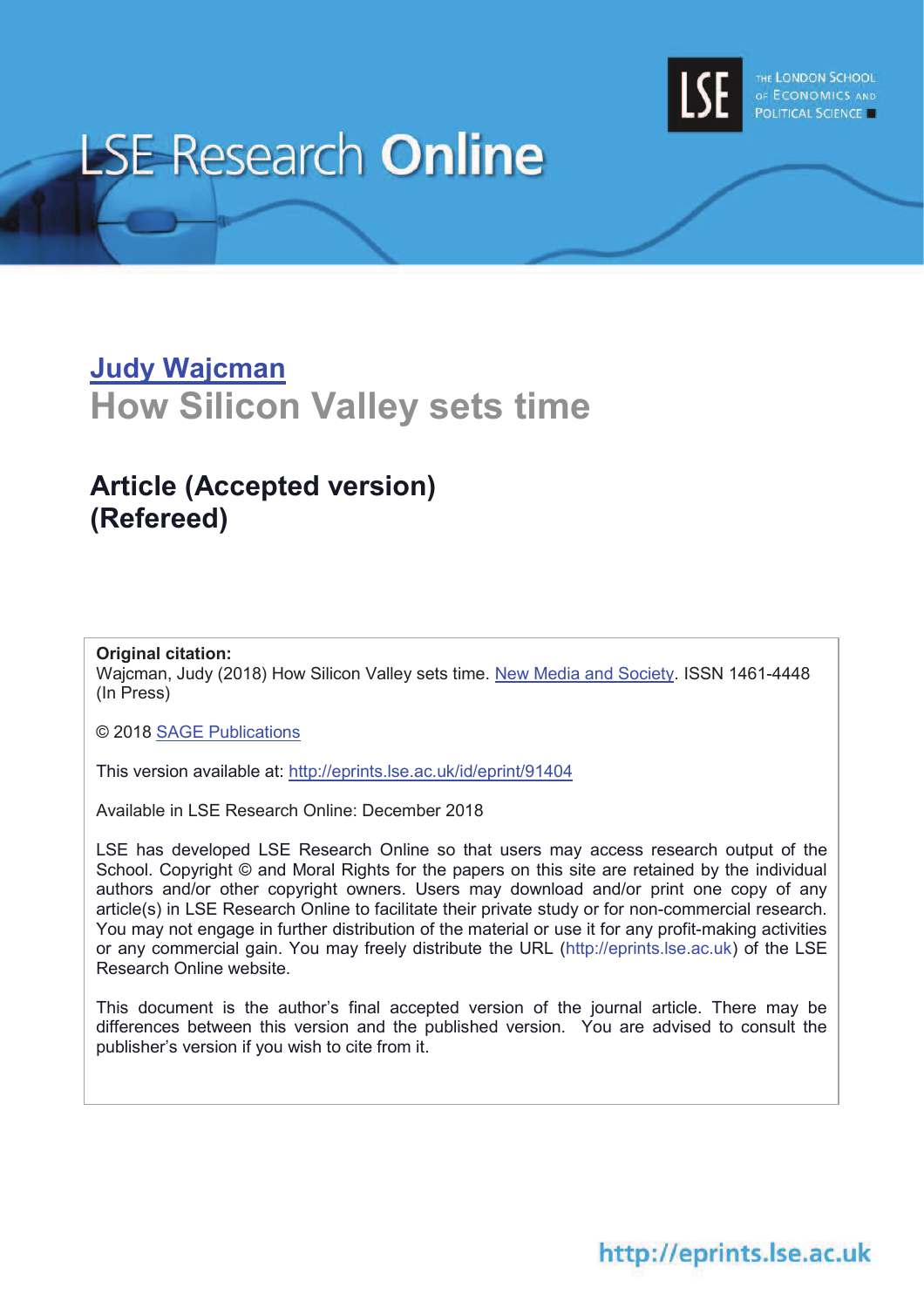#### **How Silicon Valley sets time.**

#### **Judy Wajcman**

#### **Abstract**

Digital calendars are logistical media, part of the infrastructure that configures arrangements among people and things. Calendars increasingly play a fundamental role in establishing our everyday rhythms, shaping our consciousness of temporality. Drawing on interviews with several Silicon Valley calendar designers, this article explores how the conceptualization and production of scheduling applications codify contemporary ideals about efficient time management. I argue that these ideals reflect the driving cultural imperative for accelerated time handling in order to optimize productivity and minimize time wasting. Such mechanistic approaches treat time as a quantitative, individualistic resource, obscuring the politics of time embedded in what can and cannot be graphically represented on the grid interface. I conclude that electronic calendars are emblematic of a longstanding but mistaken belief, hegemonic in Silicon Valley, that automation will deliver us more time.

Key words: calendars, scheduling, time management, culture, Silicon Valley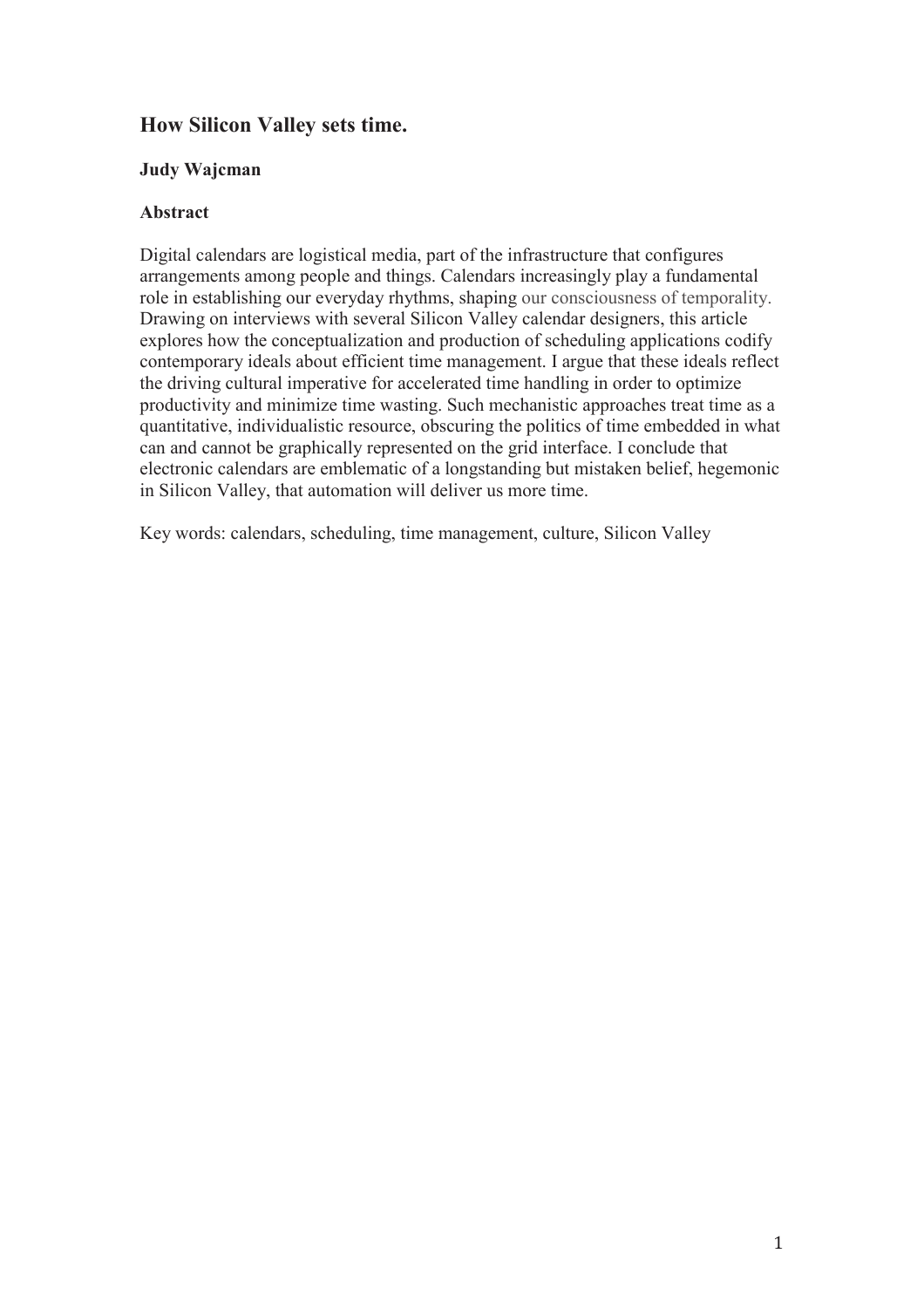*The 1990s technology-industry boom introduced us to the concept of "Internet time". The phrase meant different things to different people, but mostly it meant fast. Under the digital age's new temporal dispensation, everything would happen – technologies would emerge, companies would rise, fortunes would be made – at gasp-inducing speed* (Rosenberg, 2007: 4).

So begins *Dreaming in Code*, one of the many popular accounts of the working practices of a group of Silicon Valley's computer programmers. In this place where much of our digital technology is born, where the highest concentration of techies both as makers and as users - exist in the US, the overriding belief and commitment to the idea that time moves faster still holds despite several cycles of bust and boom since the 1990s. Facebook's slogan *The Quick Shall Inherit the Earth* ('The Little Red Book' 2012) has not lost it potency.

The role of technologies in radically speeding up the social world's tempo around the turn of the twentieth century has been the subject of a vast literature. Social theorists and historians, ranging from Adam (2004) and Nowonty (2005) to EP Thompson (1967) and Schivelbusch (1987) have shown how the clock, the railway, the telegraph and the telephone were the metronomes of a major historical shift in modern time consciousness. Time became clock time, engendering the pursuit of a frugal use of time in the quest for efficiency by constituting people as temporal subjects, 'as both having an orientation *to* time, and being disciplined *by* time' (Lash and Urry 1994: 226). No wonder Mumford (1934: 14) saw the clock as the key invention of industrial society.

At the beginning of the new millennium, there is once again intense interest in how technologies, principally new media, are transforming the human perception of time. The idea that digitalization has wrought a new temporality of acceleration, immediacy and instantaneity, is widespread. Indeed 'speed theory', as Sharma's (2014: 15) astute critique shows, has become a genre in itself, a circulating discourse that masks the 'chronographies of power'. That is, it both obscures the socially differentiated lived experience of time and legitimates the cultural fixation on the control of time. While such theories are ostensibly concerned with how new technologies are reshaping time, too often they take the form of grand, totalizing narratives, 'techno-epics heralding techno-epochs', with little substantive interest in the specific, located settings in which temporality is made together with devices and instruments (Thrift 1996: 1467).

A similar comment can be levelled at the burgeoning literature on the temporal dynamics of social media platforms, the third wave of mediatization (Couldry and Hepp 2017; Fornas 2016; Fuchs 2014; Kaun and Stiernstedt 2014; Keightley 2012; Weltevrede et al 2014). It also features relatively little research on the apparently mundane yet essential tools that we rely on to organise the quotidian routines of everyday life. As Pentzold (2018) notes, the customary practices through which time is produced in the interplay of communicative texts, media technologies and social relations, the 'temporal scaffoldings' of daily life, are mostly ignored. Yet, as media scholars (in common with the rubric of science and technology studies) increasingly emphasize, material objects and technical assemblages are 'active participants and intermediaries' in the production of time (Leong et al 2009: 1281; Author A). This paper explores how one such 'logistical' medium, the electronic calendar, mediates timekeeping (Peters 2016).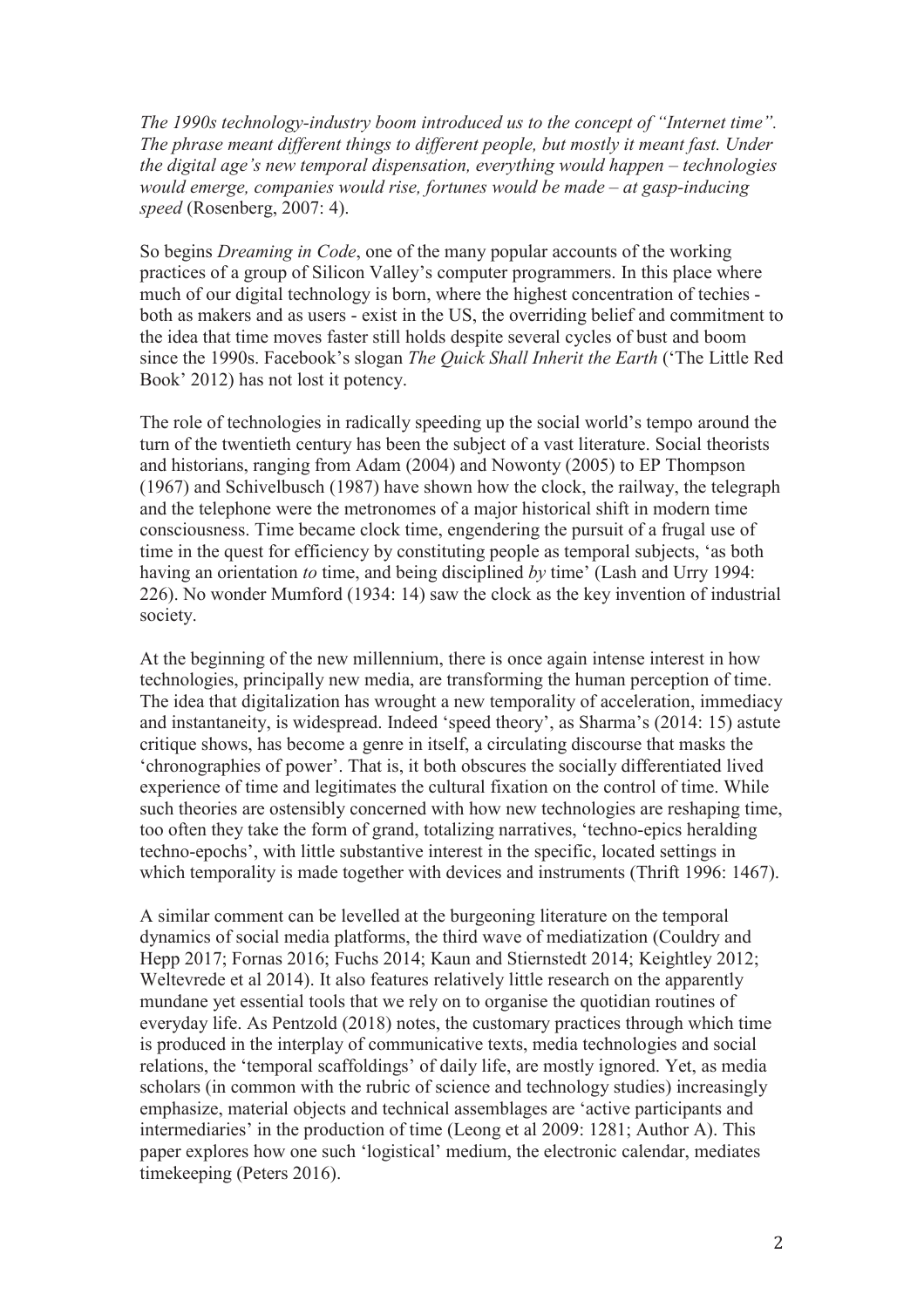#### **From Scheduling to Managing and Beyond**

The calendar is one of the most basic of all human time-making devices, responsible for the creation of the temporally regular patterns through which all societies maintain order. However, it was only with the invention of the schedule that time could be calibrated at the microscopic level of the hour and minute. So argues Zerubavel (1985) in his classic work on schedules and calendars in social life. Here he traces the development of what he refers to as the *quantitative* philosophy of time that has come to characterise Western civilization, in which time is an entity that is: 'segmentable into various quantities of duration and, therefore, is countable and measurable' (59- 60). Schedules epitomise this quantitative view of time, as they require rigid durations or *time slots* into which we fit fixed activities and events. This temporal exactitude is a unique feature of modern life: the schedule made the modern art of time management possible. This art in turn relies on us having internalized a socially sanctioned norm of time discipline in which, to paraphrase Weber, wasting time is the deadliest of sins. Calendars as schedules thus materialise the highly rationalized temporal order in which time is viewed as a scare resource that must be optimally utilized.

The legacy of twentieth century scientific management, and the way in which it permeates the subjectivity of today's salaried knowledge worker, is the theme of Gregg's *Counterproductive* (2018: 8-9). She eloquently charts how time mastery became a defining quality of professionals as the productivity imperative became associated with moral perfection, accruing virtue as 'a framework for living ethically through work'. Whereas the Protestant ethic relied on religious devotion, productivity as a self-affirming logic of action 'fills the spiritual void of profit-driven corporate culture'. Time-management techniques in the form of self-help manuals and more recently mobile apps were crucial, she argues, in encouraging a personalized relationship to efficiency, providing the necessary cultural weight and authority to normalize such practices as management common sense.

My study of the digital calendar builds on these insights. Schedules presuppose and promote a historically and culturally distinctive orientation to lived time. They therefore constitute an ideal site for exploring the dominant *temporal logic* or 'socially legitimated, shared assumptions about time that are embedded in institutional and societal norms, discourses, material and technological processes, and shared ideologies' (Mazmanian et al (2015: 1455). The research presented here adds a further analytical dimension to Gregg's textual analysis of productivity apps. It is based on interviews I conducted with calendar designers, whose own understandings and beliefs about how to operate in and through time inevitably inform their design practice.

From the earliest patent record for an electronic calendar, dated 1975, the invention promised to provide 'a convenient means for the management, programming and monitoring of various day-to-day activities and performances<sup>'. T</sup>hat the digital calendar was, from the outset, envisaged as an automated productivity tool for seamlessly programming the time-consuming vicissitudes of everyday living is clear from accounts of early systems, such as The Coordinator (Winograd and Flores 1986), Lotus Notes, Lotus Agenda and Chandler. There were word processors, spreadsheets and databases, Kaplan (the co-inventor of Lotus Agenda) recalls, but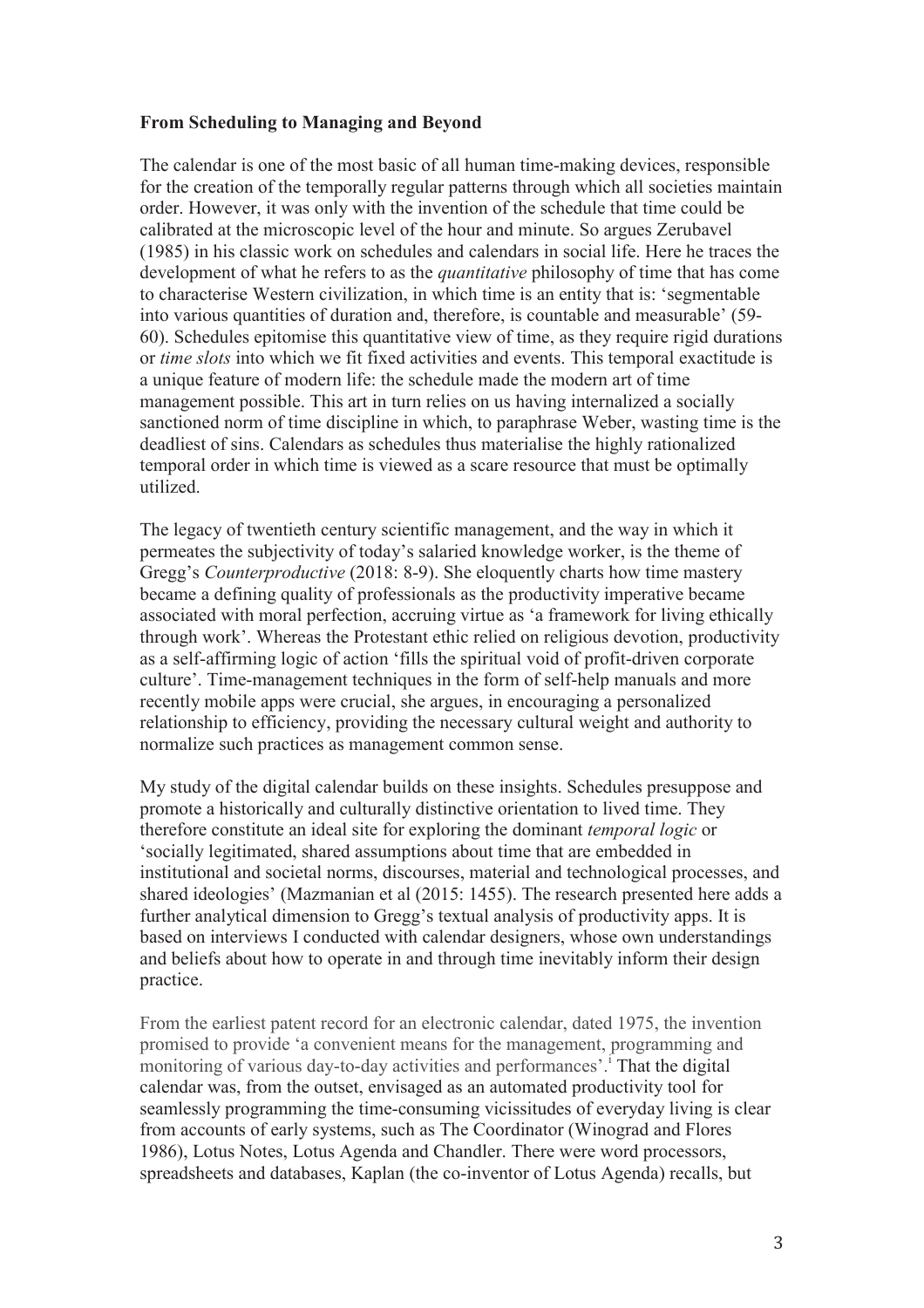another kind of information - personal information - was increasingly being seen as valuable to manage (personal interview 20 April 2018). The aim of Agenda, launched in 1988, was to develop a 'Personal Information Manager'.

The idea behind Agenda was as ambitious as computer-based artificial intelligence and as mundane as the pile of small papers – business cards, post-it notes, notebook pages, reminders – that accumulated in Mitch Kapor's (the co-inventor with Kaplan) pocket every day**.** You could use it to manage your day, organise your research and any other bits of information, and you could tell it to book a lunch next Friday and it could automatically schedule it for the proper date and time. It was a new generation of software, developed in line with the dream, as old as computing itself, that computers could be used to master tides of information. Indeed, it came to be described as a 'spreadsheet for words'.

Projects like Agenda, Markoff (2015) argues, were inspired by a vision of artificial intelligence as augmenting and empowering users, rather than replacing them. Originally set down in Engelbart's (inventor of the mouse) 'Framework for the Augmentation of Human Intellect', this vision of upgrading the brain is still at the heart of much computing innovation. It directly inspired Kapor's subsequent, failed attempt to build Chandler. This even more ambitious project aimed to build a comprehensive 'interpersonal information manager' that would end the silos between emails/tasks/appointments/notes/addresses, but also between music/photos/blogs … and make this all secure and shared. The scale of the development process is recounted in *Dreaming in Code: Two Dozen Programmers, Three Years, 4,732 Bugs, and One Quest of Transcendent Software* (Rosenberg 2007). The subtitle bears witness to the difficulties of building such software, as does its lack of realisation today. Perhaps it also bears witness to the limits of categorising and rationalising human behaviour required for smooth engineering. As Kaplan remarked: 'what's missing is that there are many things that are important, but not time sensitive and there isn't a good way to represent that in modern calendars.' However, the idea that artificial intelligence will solve the messy and complex exigencies of everyday life, that 'time is subject to control by those who know the code' (Danahay 2004: 806), still animates current attempts to automate calendars, as we shall see.

Calendars are now completely embedded in standard software packages. They can be accessed 24/7 on a variety of devices, anywhere there is Internet connectivity. Although still called calendars and marketed as personal productivity tools, they are first and foremost organizational tools to support social synchronization and distributed collaboration. They are designed and deployed as Groupware Calendar Systems to be shared, facilitating the booking of appointments, meetings and rooms within the organisation. It is quite common in Silicon Valley high-tech firms that laud their radical openness for employees' daily schedules to be fully visible, allowing others to book appointments in empty slots. While I will be highlighting the opportunities that calendars provide for self-monitoring, open calendar systems create the opportunity for peer judgement about time allocation as well as for employer surveillance. Employees can make inferences about others' workload not only by the number of appointments, but also by the nature of appointments. This logic of openness to facilitate sharing within the organization also enables employers to readily monitor all employee activities. Yet the default setting of openness is rarely changed.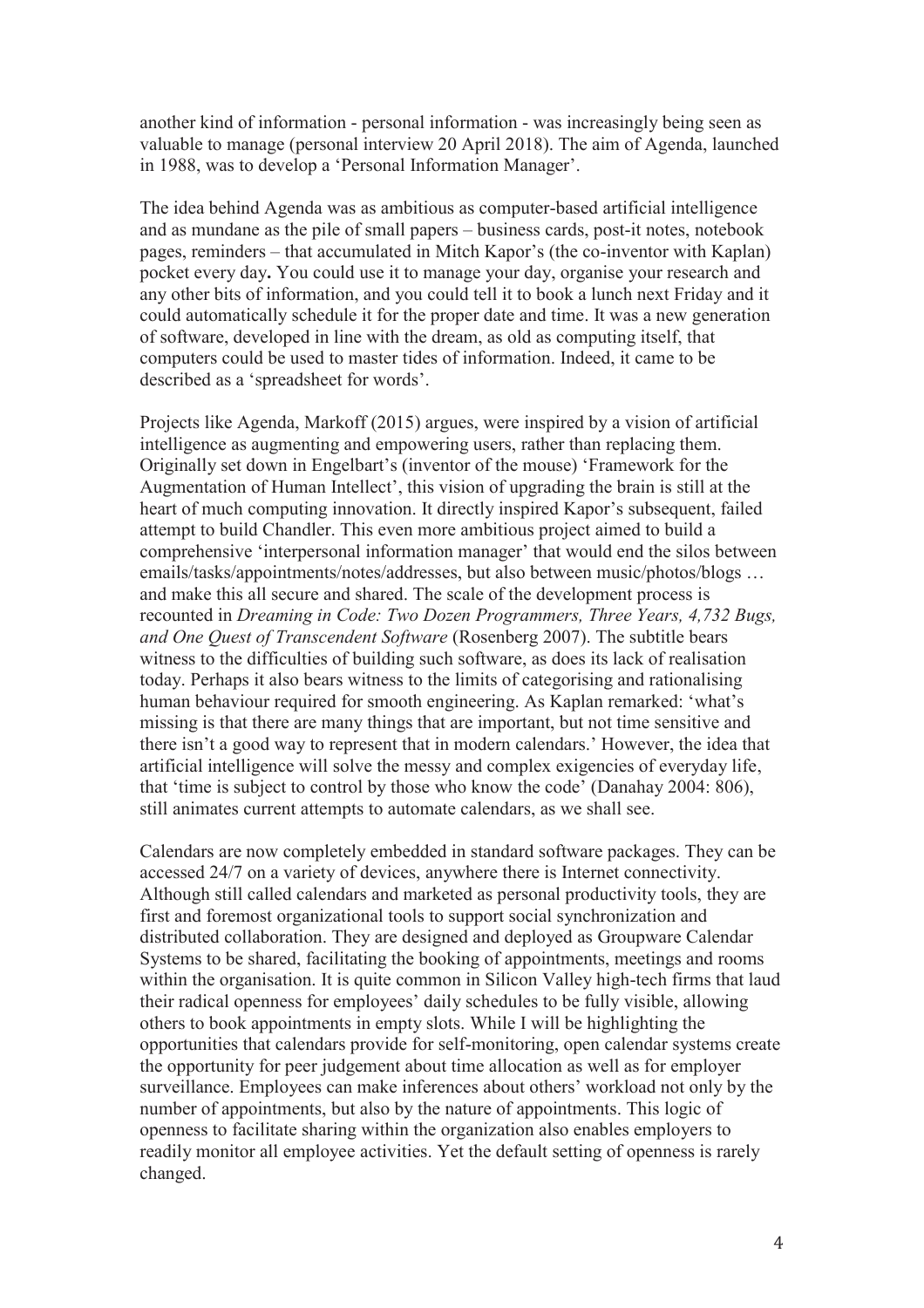This ceding of control over timetabling, involving a profound lack of privacy, was largely sanctioned in terms of the positive gains in information sharing that characterise these purportedly non-hierarchical network firms: 'I can see what's happening and decide if I want to go to a meeting, see if it's relevant for me'. However, talk of gaming the system, faking an appointment to carve out time or to disguise events that the individual did not want publicly known, was common as I was repeatedly told: 'people are very very reticent in sharing anything outside of the work environment'.

One of the well-documented hurdles in the adoption of shared calendar systems is precisely the fundamental tension between their affordances for organizational effectiveness and the aims of the single, individual user.<sup>ii</sup> As I have argued elsewhere, the merger of the personal diary and the business enterprise calendar has made the platform a core apparatus in the ongoing power dynamics over who controls, or 'owns', whose time (Author B). This then is the organizational context in which the coercive potential of recording devices have their analogue as the prism through which individuals comprehend their own temporality. In what follows, I am primarily concerned with how calendars are evolving as sociotechnical or sociomaterial assemblages that mediate individual time-keeping practices.

So how, then, do the designers and software engineers envisage calendaring software being employed now and in the future? What kinds of conceptualization about time, of *what time is*, are being framed by and inscribed in these digital platforms? And do the material affordances of calendars, such as the gird interface, represent certain activities more easily than others?

To try to answer these questions, this article draws on a series of interviews with designers of calendars at several large technology companies located in Silicon Valley.<sup>iii</sup> This iconic region has come to represent all that is new now and also what is imagined in the future - including how we should relate to time. The Silicon Valley ethos in which these designers are situated combines engineering and entrepreneurial approaches, which shapes how people think of themselves and interpret their social relationships. Here, the passion for technology is valorized above all else, which has come to normalize moral scripts and a mechanistic philosophy in which all social problems are seen as amenable to technical fixes. Time, too, can be treated as a problem and readily solved by enough technical acumen. Treated as an individualistic resource that must be harnessed appropriately, time has been diagnosed by Silicon Valley as prone to inefficient or misallocated use. Making the most of time then becomes an engineered solution for efficient task flow. Happily, 'there's an app for that' - in this case, a host of new, increasingly automated calendar applications.

Yet not everyone can equally avail themselves of the temporal offerings of digital technologies. As noted above, while the rhetoric of speed and busyness is pervasive, time pressure is in reality experienced very differently by diverse social groups, depending on their resources and capacities. However, what is shared, as Sharma (2017: 133) demonstrates, 'is the looming expectation that everyone must become an entrepreneur of time-control'. Probing the ambitions to organise temporalities draws our attention to the regimes of valorising distinct qualities of time. Calendaring software conceals such embedded politics by normalizing certain types of time calibration while obscuring others. In the end, I argue, electronic calendars are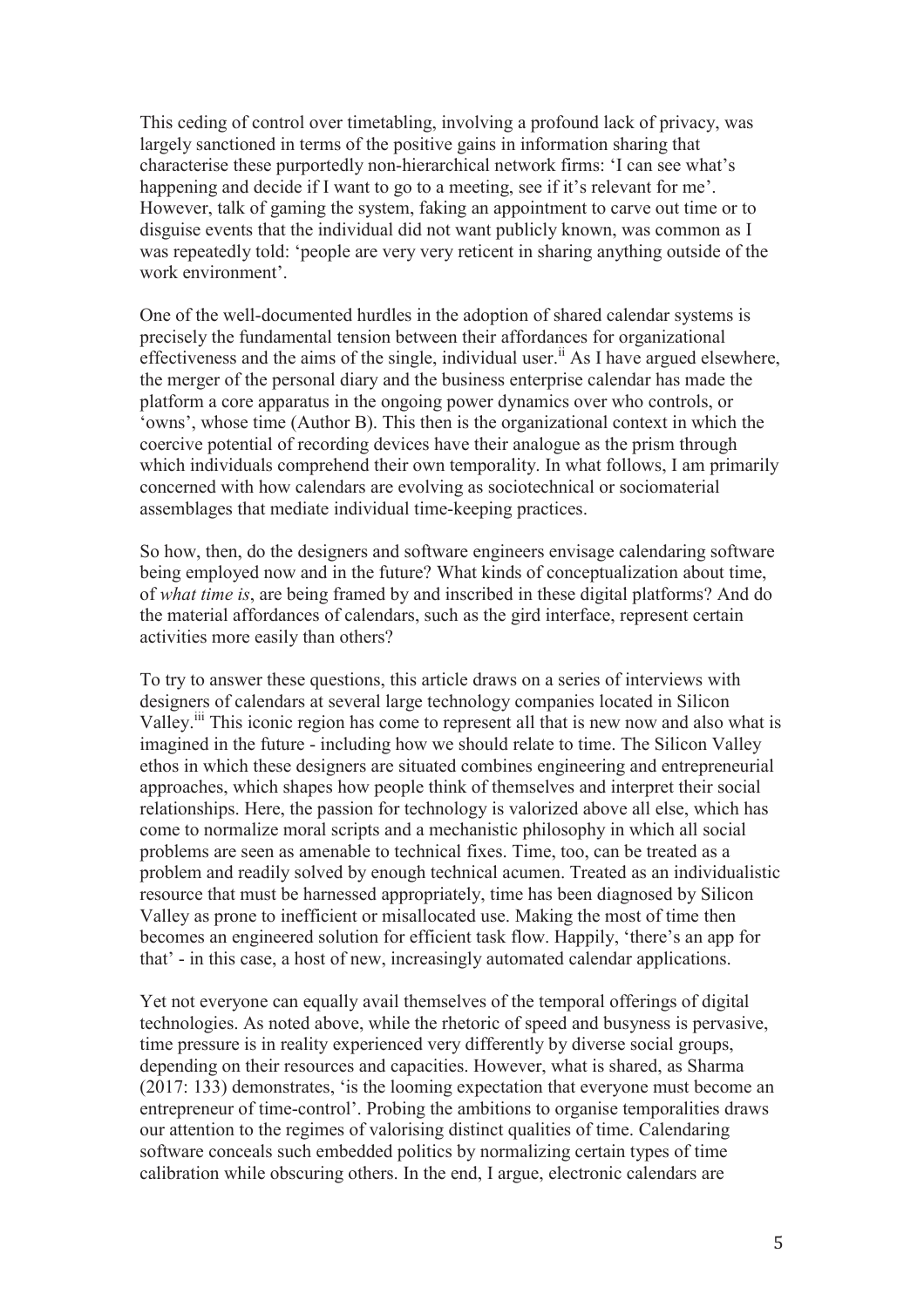emblematic of a longstanding but mistaken belief, hegemonic in Silicon Valley, that automation will not only ensure better time-management but deliver us more time.

#### **The tempo of the technological place**

Like all artifacts, electronic calendars reflect the culture of their makers. They are the result of a series of specific decisions made by particular groups of people at particular times and in particular places. As such, technologies are crystallizations of society: they bear the imprint of the people and social context in which they develop. So it is worth trying to capture the ambiance of Silicon Valley, which infuses the very air that the people who design calendars breathe.

Although several cultures coexist here, high-tech professionals (who make up 30% of the workforce) generally live in affluent areas like Mountain View, Palo Alto and San Francisco, where they often socialise and mix with those in similar occupations (Muro et al 2015). The sheer density of this tech network is hard to convey if you have not lived here. When I got stranded one evening in a Palo Alto supermarket with grocery shopping and dead wifi (no access to Lyft), I was randomly offered a lift home by a couple: turned out he worked on AI for Google Brain and she was a scientist at NASA.

In local restaurants, coffee shops and bars, one often overhears young men in conversation about the tech industry, and Stanford students and Uber driver tells you about the app they are developing. Stanford University might be considered a training ground for these ubiquitous computer scientists and engineers who are encouraged to engage in commercial partnerships. Indeed, there is frequent movement between university positions, jobs in the large tech firms, and work on new start-ups. There are literally thousands of start-ups initiated in Silicon Valley annually and vast amounts of venture capital are poised on Sand Hill road to 'accelerate the seeds' (Kenney 2017). The start-up scene epitomises and feeds into the fast-moving pace of the Valley – as when you are in start-up mode, you have to innovate very very quickly: 'time is everything' (Saxenian 1994: X1) It is a culture in which you have rapid decisions, rapid movement, and rapid changes.

And its workforce is even younger, more masculine and more fully committed to working all hours. While this geek identity can be traced back to the computational culture so well-captured in Turkle's (1984) writings in the mid-1980s, a new variant has emerged in recent years: the 'brogrammer' (a portmanteau of the terms 'bro' and 'programmer') to describe the rise of the testosterone-fuelled, young male programmer associated with 'frat-house' culture (Chang 2018). Asked about the lack of women in tech start-ups, Paul Graham (one of the founders of the legendary *Y Combinator*) remarked that it simply reflected the pool of programmers, 'a bunch of white and Asian dudes' (Stross, 2012: 55).

Pick up any popular book on the recipe for success that characterises the 'big 5' tech giants (Amazon, Apple, Google, Facebook, Microsoft) and you will read about hard work as fun and organisations as informal, fluid, networked, and meritocratic. It is a story about knowledge workers who trade in information and whose jobs are characterised by high degree of individual autonomy, flexible hours, seamless connectivity, mobile work, and a strong identification with their profession. Schmidt and Rosenberg's book *How Google Works* (2014), for example, literally has a section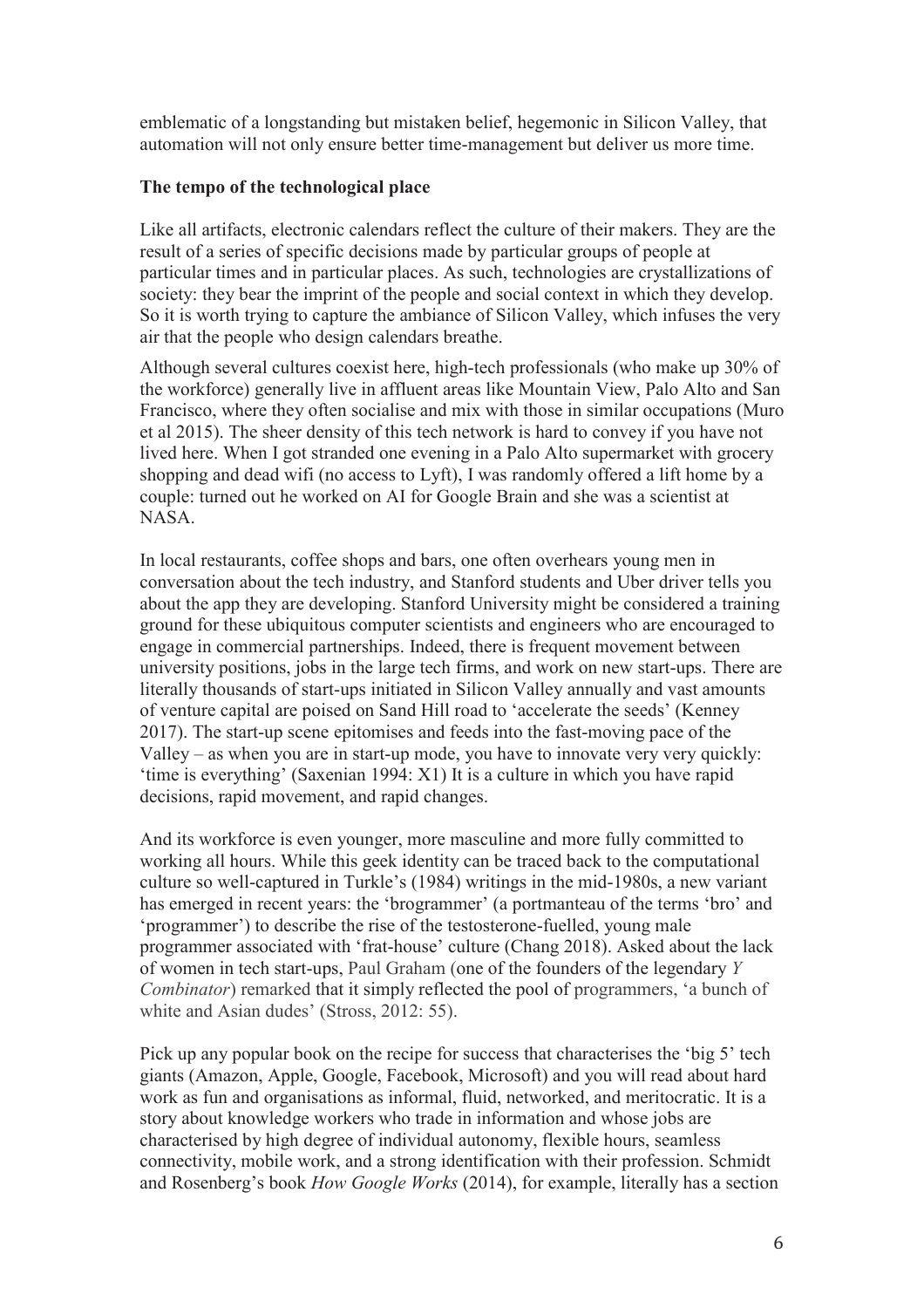called "Overworked in a good way", where they say that work-life balance policies are insulting to smart, dedicated employees. They advocate a work culture in which you always have too many interesting things to do. Hyper-productivity, living in the fast lane, is valorized as success. Rest is merely a means to excel at the office.

The region's highly competitive culture and dynamic economy has been the subject of excellent analyses by several scholars, such as Saxenian (1994) and Turner (2006). English-Lueck's (2017) ethnography, however, provides the richest account of the distinctive lifestyle associated with this high-tech work. She defines its features as a value for efficiency, a driving passion for technology and working for the future - at the center of each sits the omnipresence of work:

*Use of technology is linked to work, the lodestone of Silicon Valley life. In our fieldwork, if we asked about technologies, we would end up hearing about work. If we asked about family, we heard about work. Work is a center of discourse. Work matters and workplaces matter* (ibid: 25).

High tech workers devote extremely long hours to achieve peak performance, but also make a great show of working long hours to demonstrate dedication to work. In this culture, work defines worth and is based on producing technology and embracing a fast pace and open attitude. Daily life is colonized by work concerns and is saturated with technology. The sheer quantity of communications like email means that devices need frequent attention. Determining the timing of access becomes a major part of the working day.

English-Lueck's (2017; 78) informants universally regard technology as the primary cause of all social changes, for good or ill. In this environment, technology provides the language, lens and reasoning through which the world is seen and defined. 'In Silicon Valley, people view the daily conflicts of life as "social engineering problems" that can be "solved" if given a thoughtful and systematic appraisal'. Planning and self-direction are highly valued and identified with, as an efficient life is morally equated to a good life. According to this engineering mindset, economic rationality and efficiency become virtues in and of themselves. While these values are not unique to Silicon Valley, she argues, they embody part of an intangible emotional sensibility associated with this area's technological saturation.

How does this technical, instrumental ethos, and the time-related social norms associated with it, express itself in the products of Silicon Valley, particularly scheduling software? Can we see an association between the two? Calendars are being designed by and for knowledge workers who inhabit this heady mix of workaholism, velocity and technology. Silicon Valley's hyper-driven work culture resonates strongly, in my view, with the quantitative temporal orientation referred to above. Fostering precise planning and prioritizing in the name of efficiency involves, simultaneously, the systematic elimination of all that is considered to be dispensable, unnecessary, time wasting activities.

In this context, 'calendar work' becomes a new task in itself, a form of skilled labour or competency that must be cultivated. As such, it has much in common with selftracking practices which also encourage self-discipline(Neff and Nafus 2016; Lupton 2016). As one of the designers I interviewed, who writes a blog advising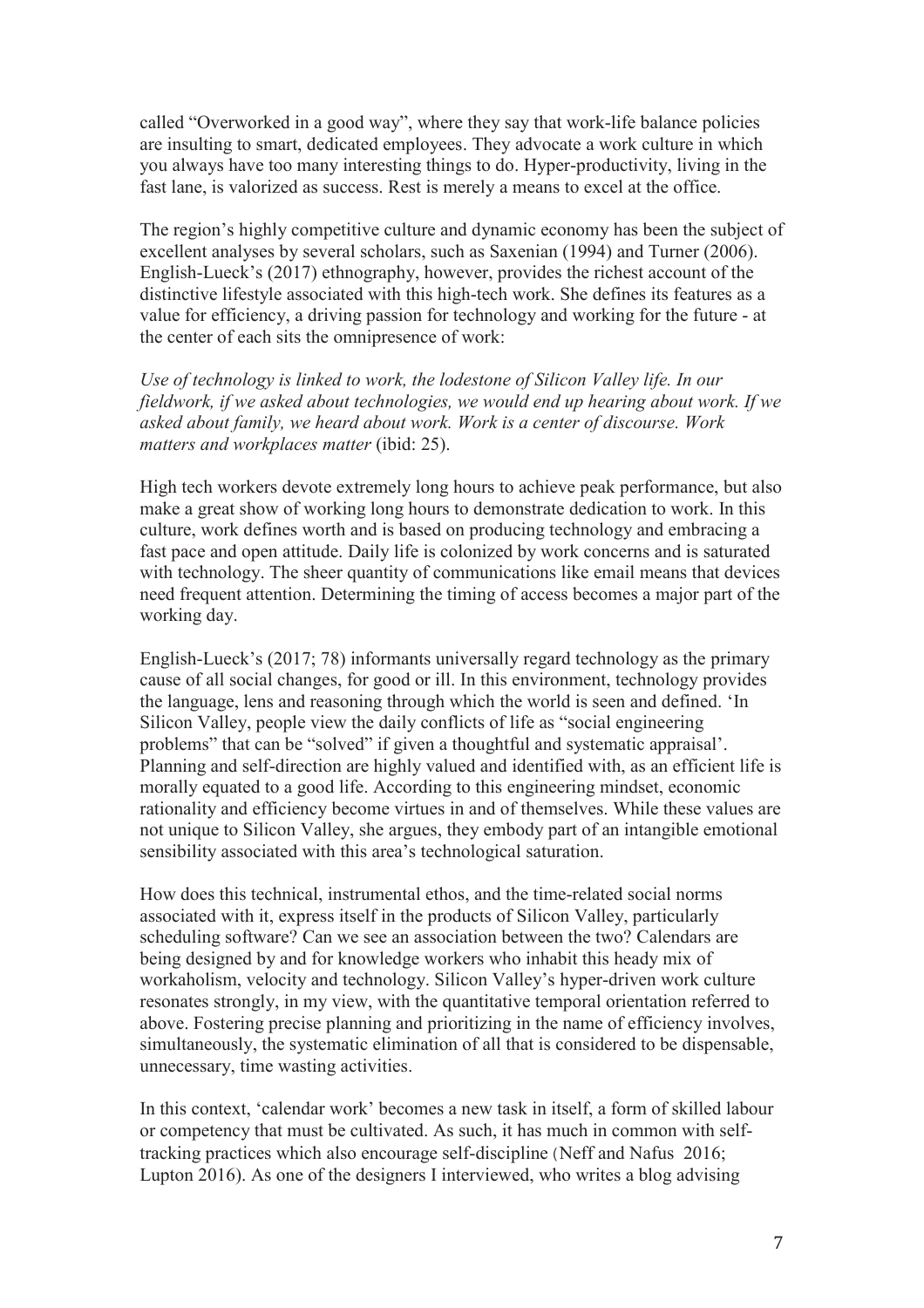people on how to hone their calendaring practice, told me (without irony), he actually spends quite a lot of time doing this work. Within a framework that stresses individual responsibility for self-improvement, calendars perpetuate a promise that an autonomous individual can control the unpredictability of real life that inevitably involves other people and plans (Gregg 2018). And in doing so, they also perform an affective role, as the title of Leshed and Sengers's (2011) study of productivity tools indicates, 'I Lie to Myself that I Have Freedom in My Own Schedule'. The ethic of busyness, doing more in less time, is so ingrained, they argue, that productivity tools play an essential role in helping people constitute themselves as valuable and accomplished busy individuals. As Vostal (2016) reminds us, fast subjectivity is not only a negative experience; it may also be enjoyable and enabling for many individuals. Calendar practices are emotional as well as functional, creating positive feelings of control, order and predictability. Indeed, recording a task or an event, *or not*, can be seen as a way one defines what is important, one's goals and priorities. I will return to this issue below.

#### **Research**

I undertook empirical research to explore the questions posed above during the 2017- 2018 academic year I spent as a visiting fellow at Stanford University. My aim was to interview designers, software engineers, and product managers working on several scheduling programs as a means to probe deeper into the digital architecture of calendars and the affordances they provide for managing temporal relations. I wanted to focus on how designers conceive of calendars from the point of view of the individual user, including themselves. In all, I interviewed 20 people (18 men and 2 women) directly involved in calendar design by way of snowball sampling. The interviewees all live and work in Silicon Valley (apart from 2 who work in European branches) and, apart from one 'older' (sic) manager, they were all aged between 25 and 40.

The semi-structured interviews each lasted approximately an hour and were audiorecorded and transcribed. Sixteen were conducted face-to-face and four occurred via Skype. Co-located meeting venues varied, some held at their workplace, others in my office, and a couple at cafes in Palo Alto. Topics discussed include: working practices; time management; reasons for developing the software; attraction to and experience of particular platforms; the development process; and the rise of scheduling algorithms. The interviews were all scheduled via calendar apps, many features of which were designed by these same engineers. The fact that the people I interviewed are, at once, designers, producers and consumers of digital apps meant that I was able to study the dynamic interrelated processes of innovation and usage.

The research was augmented by many informal conversations with a wide range of people working in the tech industry during my residency in Silicon Valley. Throughout, I immersed myself as much as possible in the local culture, treating calendars as an entry point to capture the much wider range of people and processes involved in producing the sociomaterial entanglements we refer to as computer programs or digital media. Many actors shape the scheduling systems that companies build and I have tried to locate my study in the broad ecology and cultural life in which these platforms are being inculcated.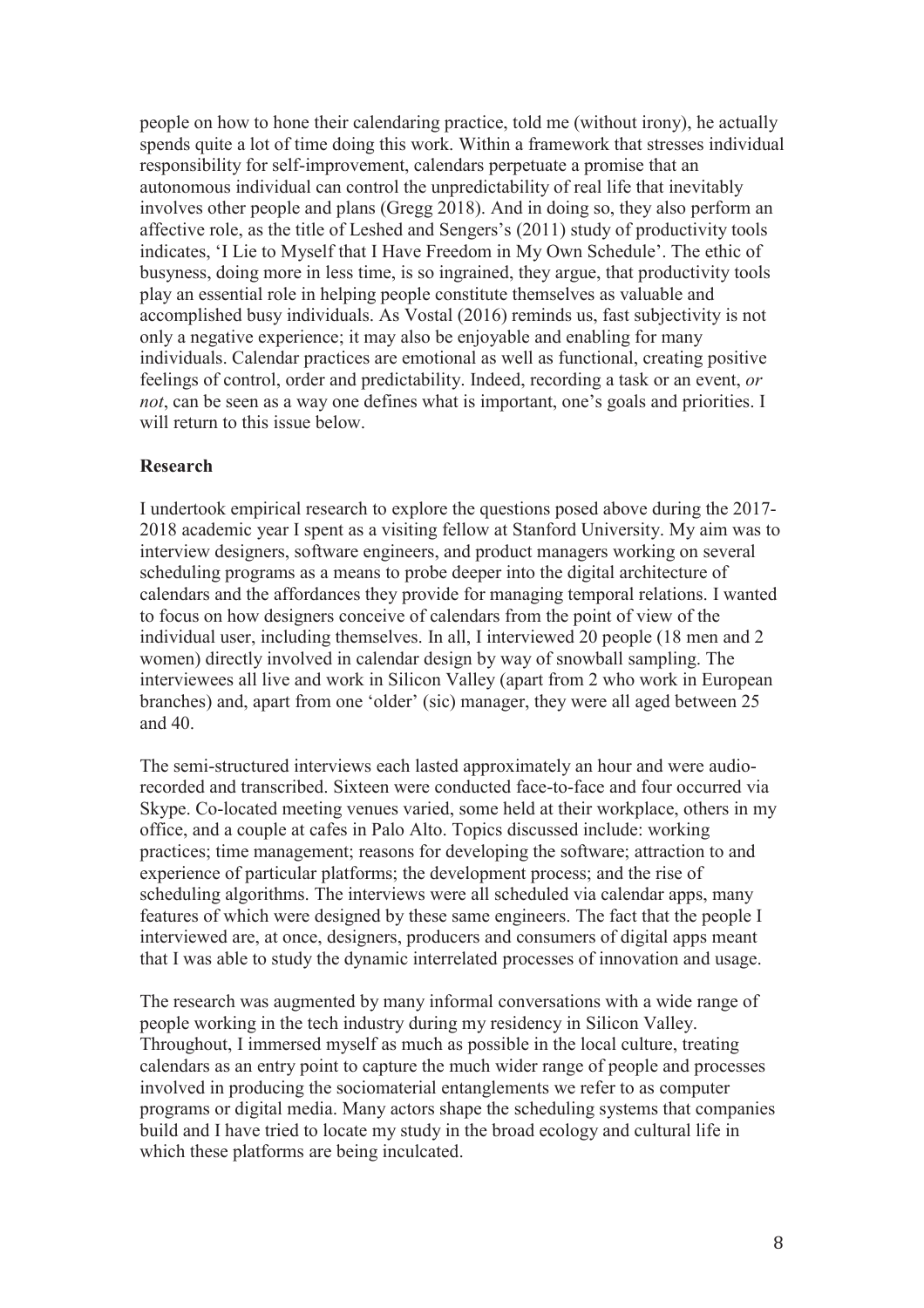Software applications (apps) pose new methodological challenges for sociocultural media research. For example, Rogers (2013; see also Marres 2017) advocates the 'methods of the medium': studying society and culture through the functions and everyday practices of digital media technologies that remediate and shape sociocultural phenomena. Similarly, Light et al. (2018) outline a 'walkthrough method' for the critical analysis of a given app. Their method involves establishing an app's environment of expected use by identifying and describing its vision, operating model and modes of governance. It examines the apps' embedded sociocultural representations as much as its technological features, which also have social and cultural influences. This mutual shaping approach, combining science and technology studies with cultural studies, attends to how technologies shape culture while simultaneously being a product of it. My own approach is in tune with these broad recommendations, as is the emphasis in 'software studies' on exploring how software actively assembles and produces social realities (Fuller 2008; Kitchin and Dodge 2011; Manovich 2013; author 1985).

Moreover, while apps resemble platforms as closed and controlled systems, they are also a kind of infrastructure. Over the last two decades, infrastructure studies have become a prominent topic in both STS and media studies (Gillespie 2010; Parks and Starosielski 2015; Plantin et al. 2018; Star 1999). Indeed, Peters (2016:37) suggests adopting 'infrastructuralism' as a way of understanding the work of media as fundamentally logistical. Logistical media, he argues, have the job of ordering fundamental terms and units, arranging relationships among people and things, fitting bodies to artificial time grids. Clocks and calendars are logistical media par excellence as they 'design both ultimate things and the texture of everyday life'. This study of calendars then attempts to reveal 'the basic, the boring, the mundane, and all the mischievous work done behind the scenes' (Peters 2016:33).

#### **Getting Things Done**

So how do designers think about the properties and affordances of calendars, and is this thinking framed by a particular conception of time? As outlined above, Silicon Valley engineers inhabit a work-driven, technophilic milieu in which efficient time use or hyper productivity, which mean the same thing in this context, take precedence.

Mark Zuckberg's attitude to clothes exemplifies this philosophy. When in 2014, during a Facebook Town Hall, he was asked about the gray tees, he responded:

*I really want to clear my life to make it so that I have to make as few decisions as possible about anything except how to best serve this community. And there's actually a bunch of psychology theory that even making small decisions around what you wear, or what you eat for breakfast, or things like that, they kind of make you tired and consume your energy*. (Friedman 2018: A17)

While I doubt Sheryl Sandberg (or any professional woman) could get away with wearing the same clothes every day, this comment reflects the extreme end of an ideal model of scientific time management applied to every aspect of life. Reading, listening, eating, dating, and even getting dressed; there is apparently no activity that cannot be made better by being made faster via automation. Why spend time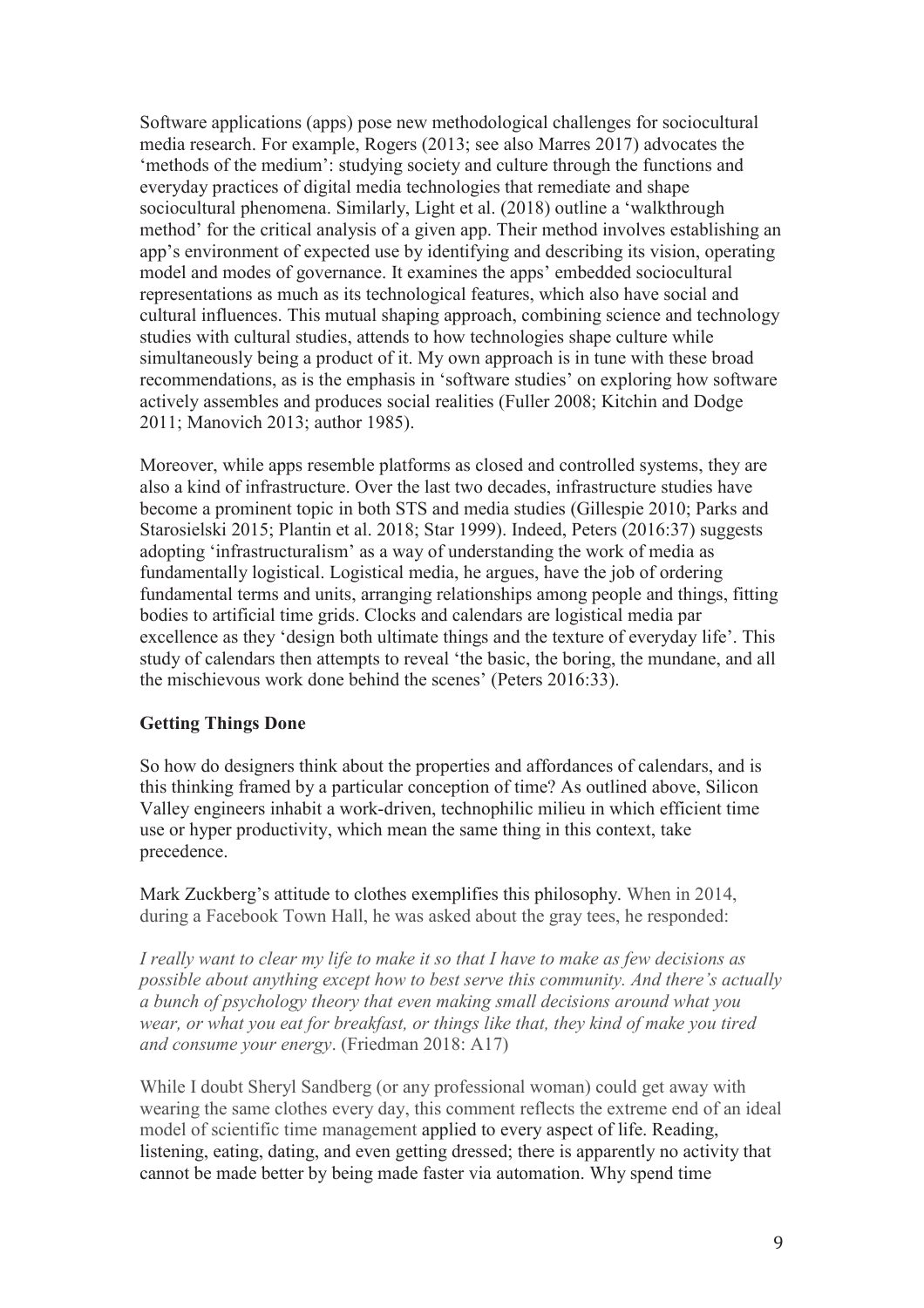composing a reply to an email when the Gmail mobile app has a 'Smart Reply' feature that suggests email replies for you to select with a tap?

During my interviews, time management emerged as a central preoccupation, with participants frequently talking about setting goals that must be achieved in the most time effective way. The expression 'optimizing one's time' was repeatedly used, the lynchpin of what one might think of as a shared cultural repertoire of time-related beliefs and practices. Rather than citing Benjamin Franklin's aphorism that 'time is money', the ethic of saving is directed towards the scarcity of time itself as, in the new spirit of capitalism, 'to be doing something, to move, to change – that is what enjoys prestige' (Boltanski and Chiapello 2007: 155). The 'promise of a good life' puts a premium on *activity*, and this was narrated by the interviewees in terms of an individual's responsibility or moral obligation to be industrious.

Scheduling apps are heavily enrolled in this project, regarded and promoted as the key tool for the skilled mastery of time and optimal accomplishment of tasks. If only individuals would use them methodically and intentionally, they would be able to control the precious resource of time and apportion it maximally.

As one software engineer explained when reflecting on his experience with designing calendars:

*One of the things that we learned as we were exploring this space is that people have their own workflow, their own processes, or their own philosophy on how to handle time. If you look at things like Getting Things Done, it is like a whole religion almost. They come with a set of values on how you should live your life and people who buy into them, there's a whole set of tools and a whole set of looking at life to that and so we felt that either we build a tool that matches one of those religions or build a new religion in some ways. A new religion of how to manage time.* 

He went on to say that while calendars feel very neutral and objective, 'people don't think of time necessarily like that', so using the calendar becomes 'the eyes of a particular way of looking at time'.

The shared narrative of my interviewees revolved around the urgent need to utilize time because they were so busy. However, they were also heavily invested in identifying themselves *as* constantly busy, this being a signifier of high status. Calendars were perceived as an external mechanism that could be used to facilitate, or even coach, individuals to achieve a better use of time. After all, given that we define ourselves in large part by how we spend our time, calendars afford the possibility of constantly inspecting our time use to see how we measure up (Rose 1998). In this Foucauldian sense, one might think of calendars as literally 'technologies' of the self.

Broadly speaking, time was conceptualised as a quantitative resource that individuals *should* spend wisely, but often fail at doing. One product designer describes this temporal conundrum as follows:

*time has a base layer, that I like to think of as constraints, things that are nonnegotiable, the most obvious one being 24 hours a day. We'd like to negotiate that, that's not at all possible … there's sleep, there's work time and then there's non-work*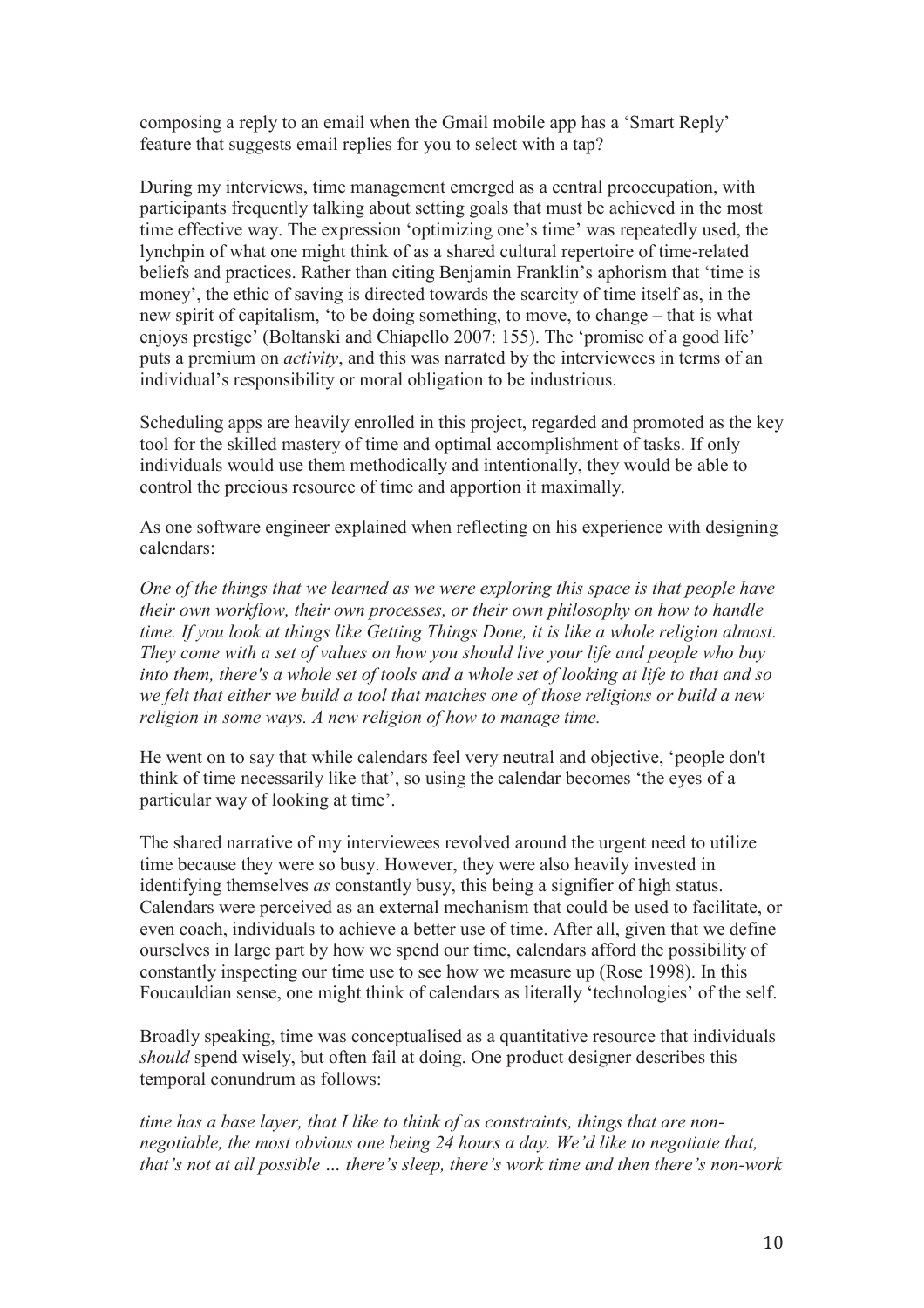*time ... you can think of each of those chunks as budgets that you draw down from in order to do these specific things. … So there's an intrinsic finite source, zero sum game here that we have to play with and people are also behaviourally not very good at making good trade-offs when they're trying to decide about how to spend their time in the most impactful way.*

Calendar designers, not surprisingly, often expressed the sentiment that the art of time management is one of the fundamentally unsolved and untapped areas for people, 'it is notoriously hard' and, left to ourselves, 'we do it really poorly'. Notifications or prompts were seen as particularly useful because, in the words of one designer:

*people don't know themselves as well as they think they do ... It's like, yeah, I'll totally get this done by Thursday, but if you totally manage yourself you are going to procrastinate … a powerful system can help by reminding you on Wednesday.* 

Strikingly, in response to my query about why they were working on calendar products, many of my interviewees immediately told me about their own, personal quest for efficient time management. They expressed pride in the way they optimize time, which was a crucial part of their self-presentation and linked to an optimal self. Indeed, their commitment to improving the functionality of calendars seemed, at least in part, driven by their own need for a better calendar. For example, a manager described himself to me in the following terms:

*I've always been personally a time management geek. I love planning, I love logistics, I love organising things … I'm very deliberate about the time management system I set up for myself.*

Several other participants spoke about their reliance on self-tracking productivity systems, such as *GTD* (Getting Things Done), *Zen Habits*, *Rescue Time* and *Beeminder*. All of these systems encourage you to specify a goal and help you 'change things that need to be done some time into things that need to be done right now'. Popular apps for time management typically intone about how poor people are at achieving their aspirations and negotiating with themselves into the future. As Beeminder states: 'your goals can be anything quantifiable – weight, pushups, minutes on spent on Facebook, points on Duolingo … we'll show your progress and a Yellow Brick Road to follow to stay on track.' Beeminder has a unique feature in that it charges you if you go off track, thereby directly monetizing failure. All these apps in one way or another promise to unlock your full potential and master the art of stress-free productivity. They reflect a wider underlying cultural expectation of continuous improvement, as if increased awareness (or the colonization of everyday life) of one's behavioural data will necessarily result in a more rational apportioning of one's time.

Notably, the only senior woman engineer I interviewed shared the view that capturing and displaying all her daily actions on a virtual calendar would be hugely valuable feedback on her time use:

*if I had such a mapping of my time, like, if I had a visual representation that told me how much time I spend with my kids, right? Basically, how much time do I spend on the things that I care about, right? If I had a tool that, if I could see it, and have the*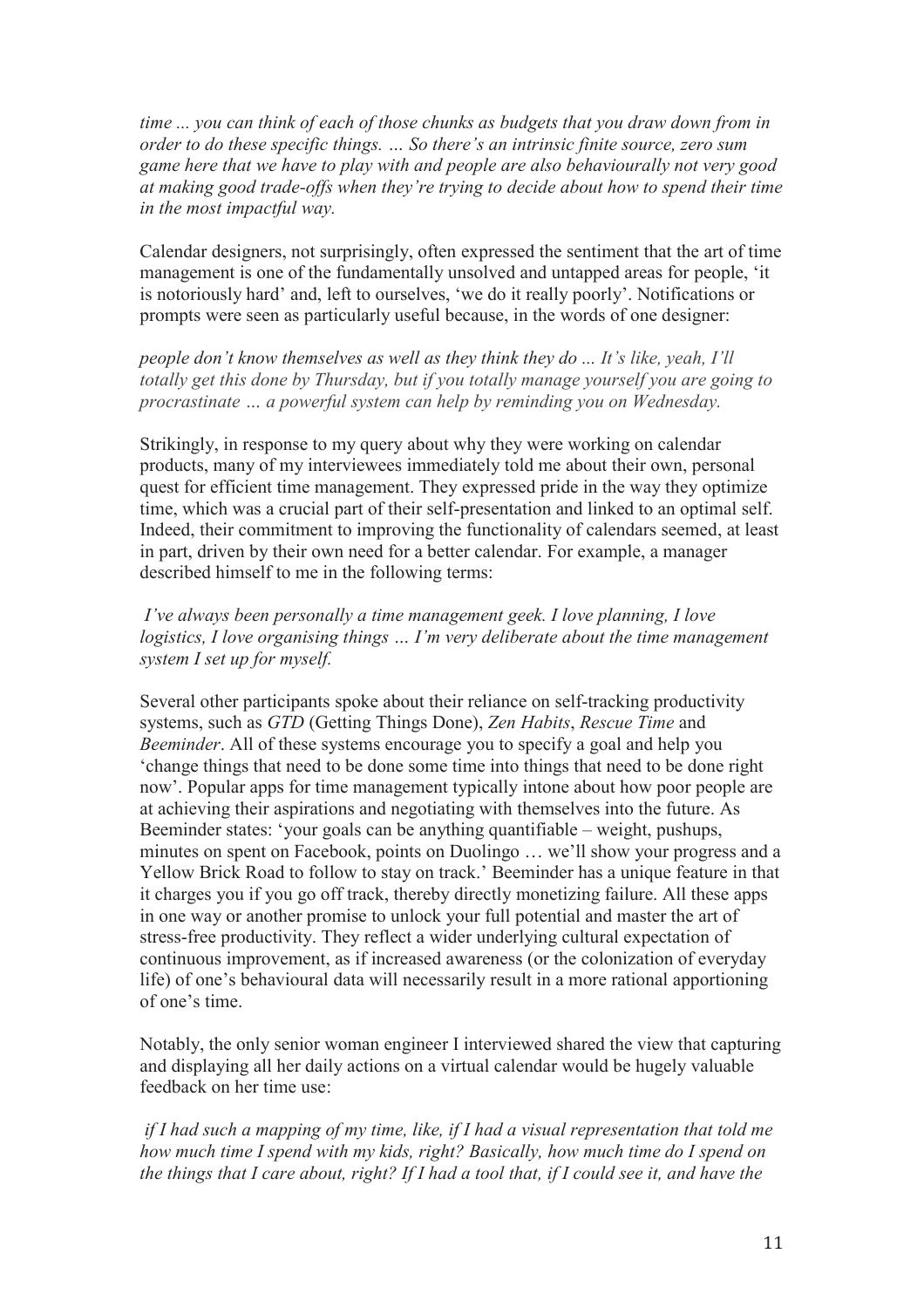*tool hold me accountable. It's like 'Oh, I'm the greatest mother on Earth', and then the tool would show me I only spent five minutes a day with my kids. Right? Like, imagine some kind of scenario like that. Having that kind of accountability to myself is something that compels me, personally to action.* 

She quickly went on to say, however, that while she would act on this information, others might need more help from technology: 'I could tell the tool "Look, these blocks of time, whatever, spending time with my kids. I wanna do more of that. Help me, prompt me." Either with notes, or track it over time, like any of these other fitness goals that we have'.

#### **A spreadsheet for time calibration**

How then might this 'spreadsheet for words', as the early prototypes of personal information managers were known, shape our perceptions of time? As this analogy indicates, the only dimension of time that the graphical practices of calendar systems can represent is as abstract units of duration. The grid interface is divided into equal, interchangeable blocks of thirty or sixty minutes, as if shifting an activity from one slot to another is as easy as 'dragging' the activity across the calendar. The architecture of rows and columns promotes a quantitative, fungible view of time. As Palen (1999: 20) argues, calendrical systems are artifacts that make time tangible, they:

*… allow for the manipulation of time: exchanging one meeting hour for another, allotting time for a task, splicing events in between others. It is time-as-artifact that, in part, makes calendars useful.* 

This is precisely what makes for scheduling flexibility, but at the cost of flattening time. Calendars cannot capture our lived experience of time as modulated, differentiated, and qualitative in character. The inscribed user is the knowledge worker who rationally calculates the duration of events and can plan the day with extraordinary precision in advance, erasing unexpected occurrences and delays. The fallacy in this computational approach, as Suchman's (1987) *Plans and Situated Actions* made clear, is that it does not distinguish between formal representations of courses of actions and situated, real life experiences.

Indeed, several designers expressed frustration at the gird format's inability to denote a more nuanced sense of intentions, context and tasks. The use of colour on the calendar to signify activities of varying importance, for example, was seen as crude. One software engineer emphasized that colour coding was used extensively to keep a visual separation precisely because 'it's very hard to wedge any semantics into an event'. He went on to explain:

*what you have right now is effectively a grid representing your grid in a two dimensional view. Your mode of interaction is that you have something in mind, and you highlight an area of that calendar and it represents what you have in mind … we still use a calendar pretty much the way we use a paper version. We've not yet created a new metaphor for interacting with it.*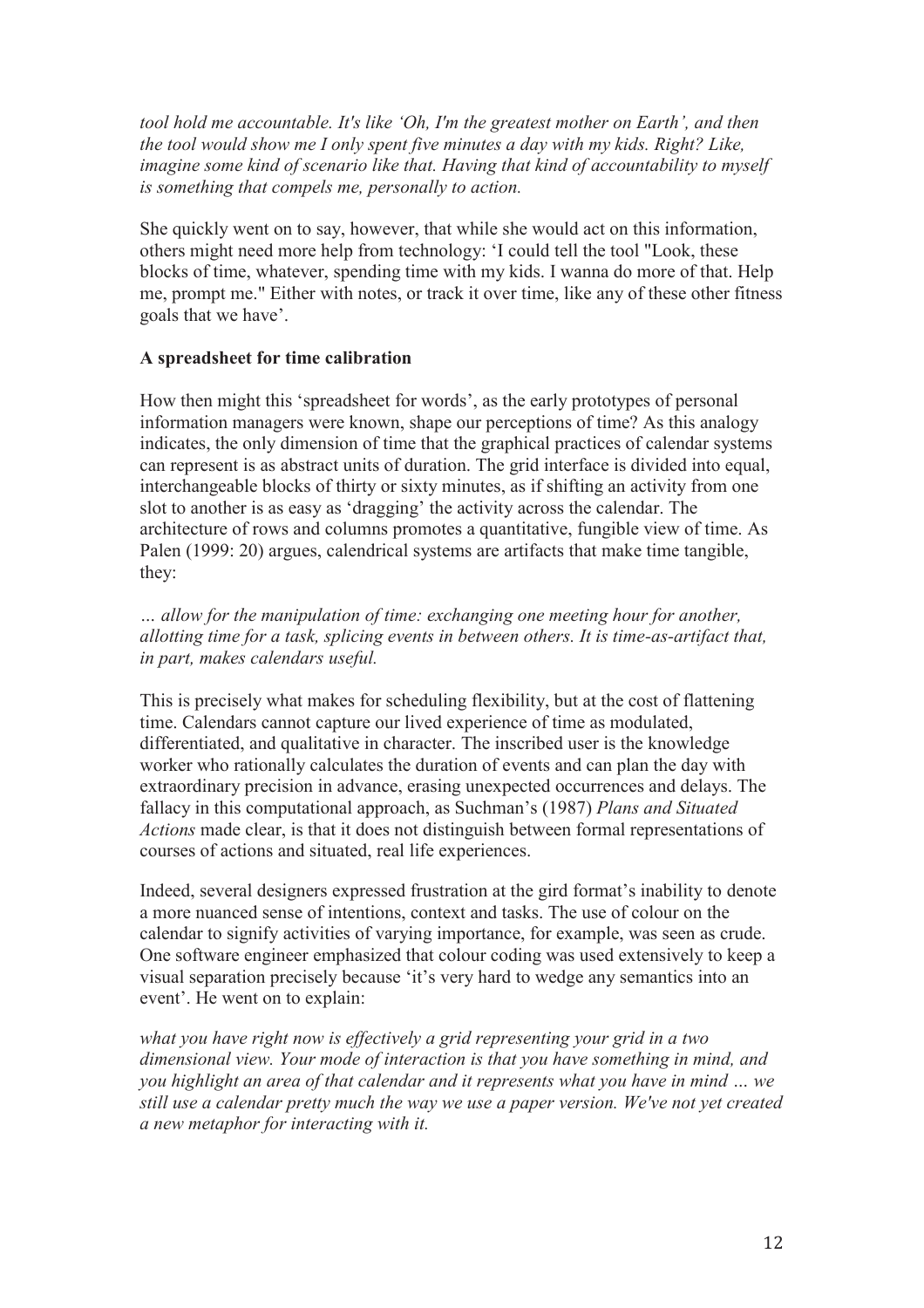Others stressed that the digital calendar was far more restrictive than the paper version because, to quote one designer:

*It forces us to think about different types of time increments. My digital calendar is a grid, every square represents one hour. The things that are represented on that grid most effectively are our meetings … All I think about is how can I construct every day in half an hour and two-hour increments. It's actually very hard in an hour-based grid system to plan a weekend trip, or a week-long vacation, whereas in an old school paper calendar you put a line across. … I think one of the effects on time management is now we think about much smaller blocks of time and scheduling smaller blocks of time.* 

Several interviewees remarked that a typical calendar interface fragments time and makes it hard to make time for longer-term thinking:

*I'm too polluted in my mind by the calendaring system, so its hard for me to imagine a different unit of measurement that is not half hour or 15 minutes … we definitely think in terms of the tools we use.* 

Such sentiments echo the dominant temporal orientation that Mazmanian et al. (2015: 1453) found among professional users of calendars, in which time is considered *chunk-able*, *single purpose*, *linear* and *ownable*. An extreme version of this logic, I would argue, underpins designers' accounts of how digital calendars modulate time. The notion that time is a resource that is owned by an individual, that it is a territory that can be conquered, is an integral part of the injunction to manage one's own time efficiently. $\mathrm{^{iv}}$ 

#### **Visibility on the grid**

I noted above that the recording of a task or event, *or not*, is a way in which significance is defined. In this final section, I want to reflect upon the way that the grid architecture of calendars affects the kind of activities that can be straightforwardly represented, while others are neglected or rendered insignificant.

By far, the most common personal activity recorded on the calendar was 'gym'. As one person remarked, I need to put gym in but not buying groceries as 'that can be done anytime' (perhaps a signifier of the time priorities of a young single male). When I asked him why going to the gym was so important, he told me about the Californian necessity to have a body in good shape, 'it has a lot to do with the importance of perception and how physically attractive one is'.

I had noticed that in the 3 short blocks of mainly restaurants in my local area's South California Avenue, there were 10 gyms/yoga/pilates/massage centres - surprisingly many given that both Stanford University and the high-tech companies provide multiple facilities of their own. (Attending a talk at the Computer History Museum in Mountain View, I was intrigued to hear the billionaire founder of WhatsApp, Jan Koum, say that he was motivated to design his first app by the need to notify people that he was missing their call because he was at the gym!) The extent to which this activity can be considered as leisure, as opposed to necessary bodywork, is an open question. As Boltanski and Chiapello (2007) among others have shown,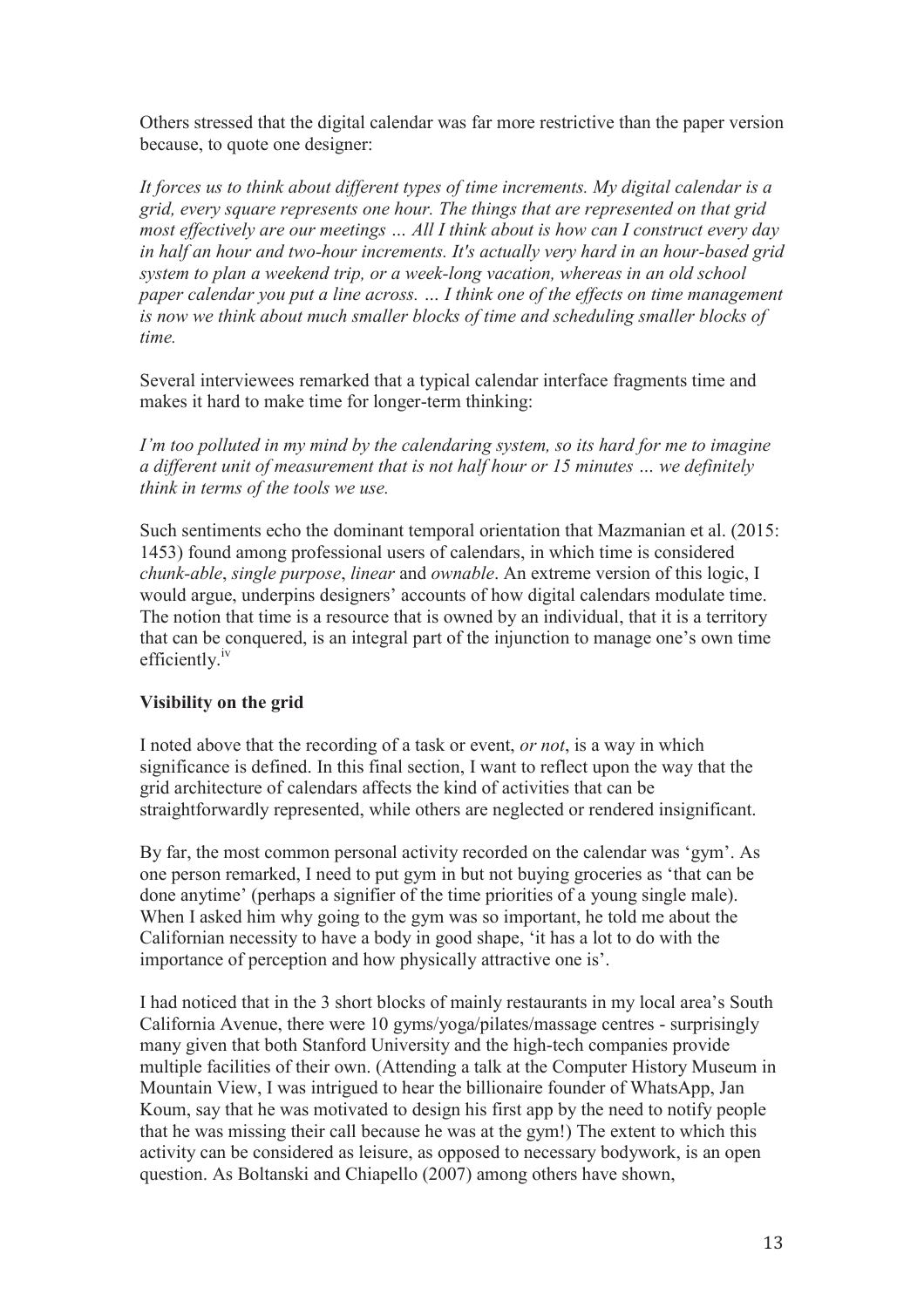the distinction between the time of private life and the time of professional life becomes increasingly difficult to draw.

However, the question of what is considered to be legitimate work or not is of considerable significance to designers of systems. As Star and Strauss (1999: 25) point out, as applications affect relations of power and the nature of work, designers need to be acutely aware of the assumptions they make about work processes. Otherwise, they risk systematically excluding certain forms of work: 'if the system does not account for the matrix of visible and invisible work and its questions of equity, those at the bottom will suffer'. The authors contrast the primary focus of CSCW on professional work processes with the concomitant neglect of caring work and housework. This is clearly tied to different regimes of evaluation, as affective work, the most difficult and deepest of all labours, requires 'quality time' that cannot be calibrated according to the temporal accountancy of rational scheduling (Author A: 170). The dominant temporal logic thereby renders it invisible.

Certainly, such intimate aspects of life were rarely mentioned in my interviews about the function of calendars. Perhaps this reflects the fact that private time is hard to categorise in the quantitative matrix of the grid. (Interestingly, meditation apps retain circular clock time even with their Buddhist overtones). This, in turn, may be related to the preponderance of young, unencumbered men in engineering, while the responsibilities of care have generally fallen on women. Moreover, most of the interviewees spend long hours at the workplace. While their work calendar is generally open inside organisations, it is literally closed to all outside. Yet the quest for the hyper productive lifestyle of these Silicon Valley techies– for making the best possible use of one's time - depends directly on a myriad of 'invisible' services provided by those who are less privileged. (I vividly recall that Stanford's clean streets and pristine lawns were soundtracked by the constant whirring of leafblowers). Time is portrayed as an individual resource to be husbanded, rather than as relational, a collective accomplishment.

Digital scheduling systems can only garner time because of the starkly polarized social arrangements or 'chronographies of power' (Sharma 2014) in which they are embedded. The time of the lean fit bodies of these workers, honed to perfection to be productive for capital, is exceptionally valuable. (Stanford computer science graduates garner starting salaries of over \$100,000 – bolstering the belief that this type of work is the most creative, cutting-edge, brainwork to do – Google's AI group is after all called 'Brain'). The lack of recognition of the bodies of service workers, who are required to synchronize their diurnal rhythms with those that they service, is reflected in their low pay. The proliferation of apps, whereby you can simply click and anything under the sun is provided in record time, adds to the illusion that technology puts time fully at one's command.

#### **Conclusion**

Logistical media are ordering devices; part of the infrastructure or scaffolding that configures arrangements among people and things. Digital calendars increasingly play such a role, setting the rhythm of everyday timekeeping practices that inform our consciousness of temporality. So, their design and their material affordances matter.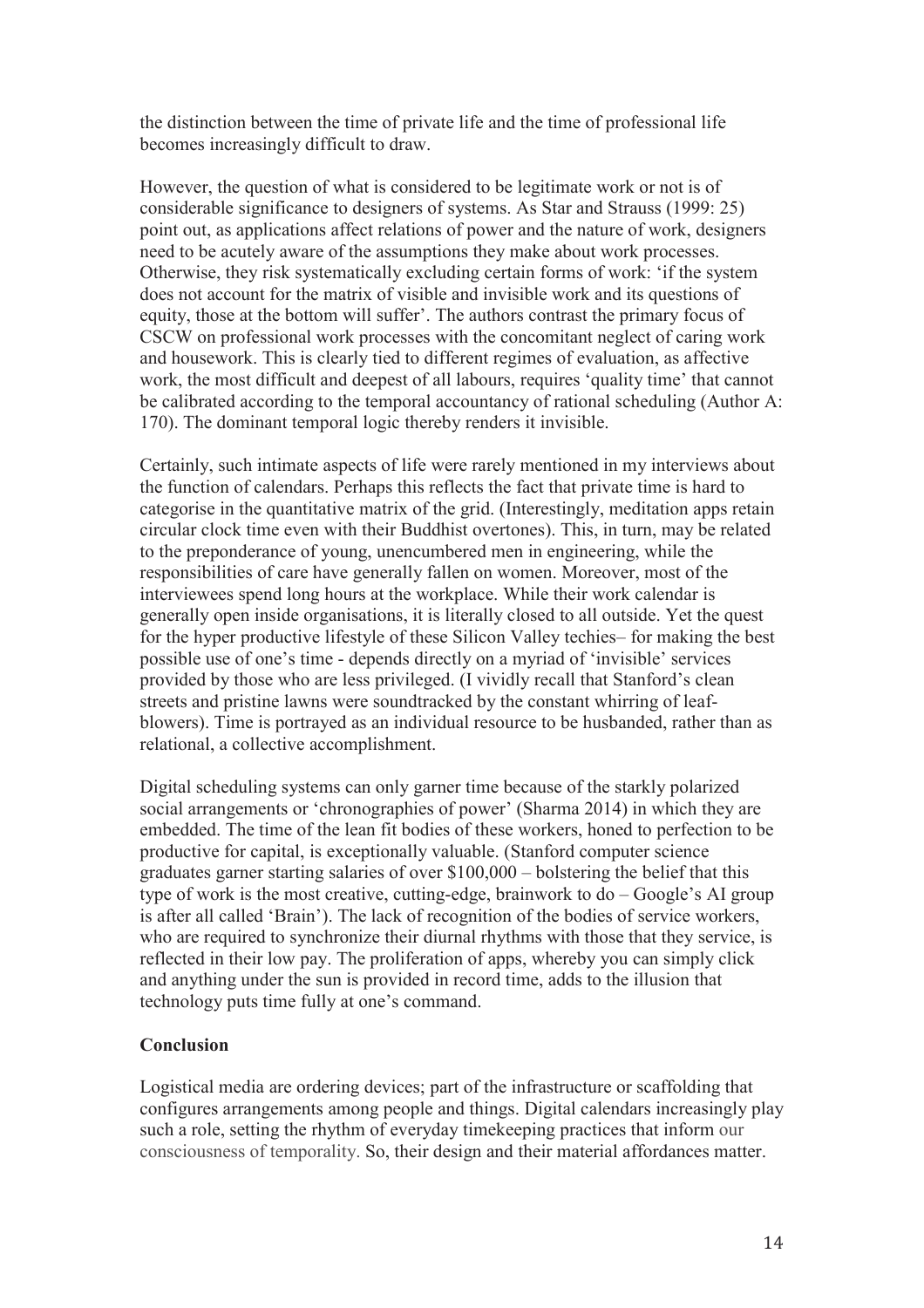This article has explored the ways in which distinctive, time-related social norms and moral judgements are manifest and materialized in the process of calendarmaking. I have shown that Silicon Valley engineers conceive of calendars primarily as tools for efficiency, and this is framed within a particular mental model of knowledge work. The driving cultural imperative is a desire for accelerated time handling in order to optimize productivity and ensure the minimum of time wasting. Time is viewed as an individualistic resource, a commodity, a sequence of events that can be mastered by means of computational expertise. In effect, contemporary ideals about time management are being instantiated in scheduling software.

Calendars take on a contradictory character in this context. One the one hand, they can provide a source of positive identity and a sense of accomplishment. On the other hand, this same recording function routinely sets up personal failure, as lived time rarely matches ideals or intentions. As we know from research on other self-tracking devices, new forms of self-knowledge can normalize and legitimate the need to recalibrate our activities in order to stay in tune with quantified data.

Moreover, decisions about what should and should not be entered on the grid interface become a kind of temporal accountancy, a medium for both self-monitoring and public performance. The current trend to use algorithms to combine calendars, emails, contacts, and other data between multiple platforms, and increase notifications, will further reinforce the notion that what is documented in these various media can be equated with what is important. The qualitative, multilayeredness of the temporal texture of everyday life, involving things that are important but not time sensitive, will remain diminished.

I began this essay by noting how the linear, clock time of industrial capitalism engendered the pursuit of a disciplined and frugal use of time in the quest for efficiency. Modern time management was built on precision scheduling. In this sense, the widespread adoption of digital calendars echoes Frederick Taylor's use of the stop-watch to regulate work over one hundred years ago. However, the bodies that were synchronized to the speed of machines then could clearly distinguish between their own time and the employers' time. 24/7 mobile connectivity has made these boundaries increasingly porous as work concerns and obligations are always present, close at hand. Calendars accompany us everywhere, mediating our sense of time and representing our actions, movements and priorities in minute detail. As such, they serve both as a powerful metaphor for visualizing temporality and a tool for enacting it. The unacknowledged assumption is that all time should be colonized, compressed, harnessed and controlled. Moreover, as apps know no boundaries, and our bodies are evermore translucent and subject to datafication, they potentially extend the dominant temporal logic into the very interstices of life. Even leisure time is subject to the principles of optimization.

Whether this marks a profound reconfiguration of social time, a new techno-epoch, remains an open question. Certainly, what is does signify is a more personalized relationship to acceleration as a moral enterprise. Digital calendars are thus intimately entangled in the ongoing material remaking of time mastery as an individual responsibility, a quest ripe for technical fixes.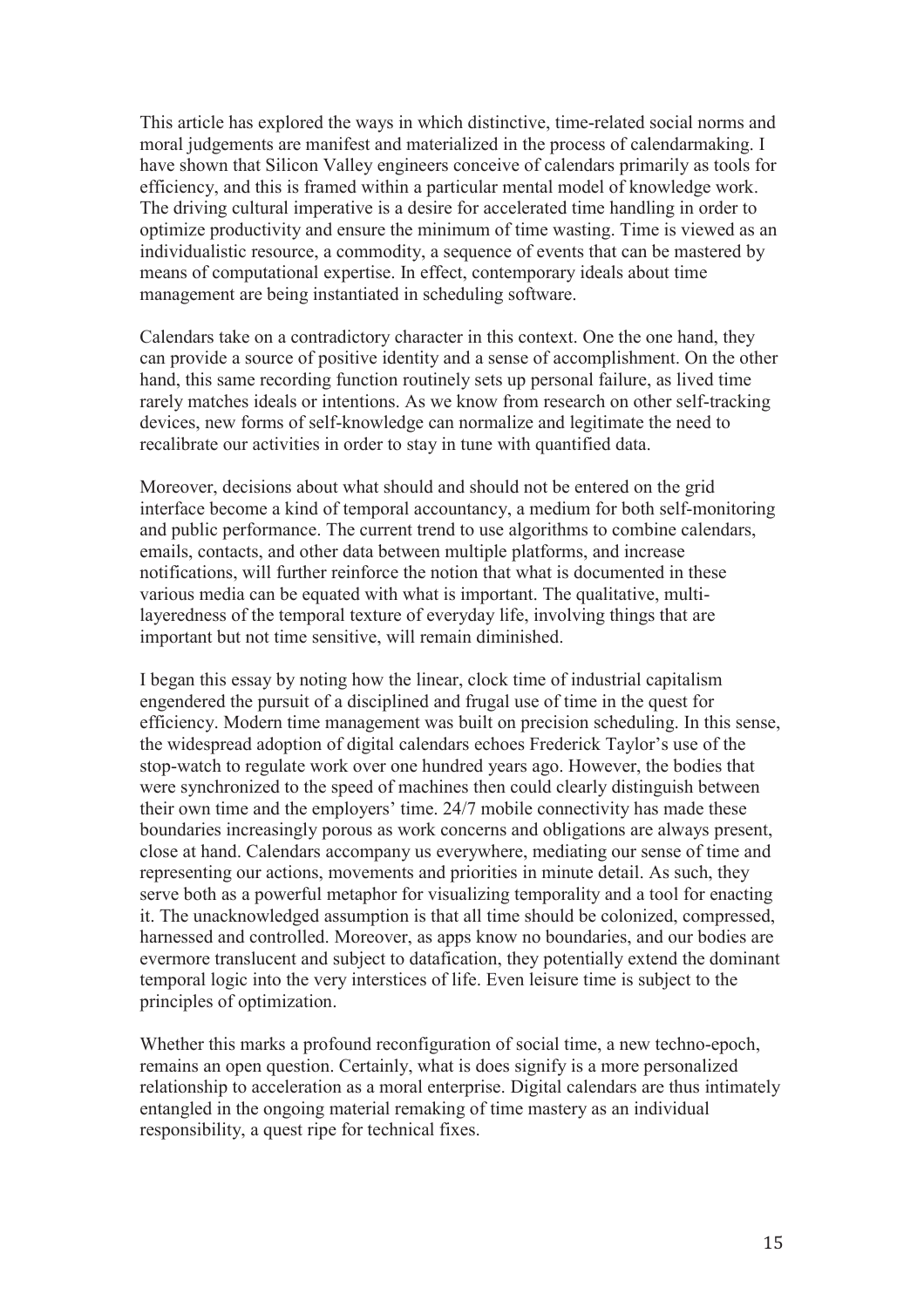What of the near future that is being made here in this iconic place? From the outset, as I noted above, electronic calendars were envisaged as part of the broader attempt to build a comprehensive 'interpersonal information manager'. By codifying and rationalizing human activities, augmenting the brain with artificial intelligence, the calendar would enable the seamless organization of information, coordination and tasks. The current vogue for algorithms, machine learning and datafication projects an updated image of this quest - turning calendars into virtual personal assistants or your concierge (as Samsung's vice president described the smartphone). Many interviewees spoke about a future in which we would develop a personal relationship with the calendaring device, rather like a coach who would 'nudge' us to make more rational decisions about the allocation of time. The desire for a butler, to whom we can delegate routine labour and thus not waste our own precious time, continues to animate such visions.

Such a sociotechnical imaginary involves applying AI to further quantify more and more aspects of our behaviour, encouraging the automation of judgements, evaluation and decision-making. It is as if the messy, unpredictable business of everyday life is an engineering problem to be solved by algorithmic improvement. The real problem, however, is that the only basis on which even intelligent machines can make what amount to value judgments about our time use is according to an instrumental philosophy in which an efficient life is morally equated to a good life. Calendars will never ask us what we want to save time for. Nor will Siri or Alexa ever answer that question.

#### **References**

 $\overline{a}$ 

Adam, B. (2004) *Time*. Cambridge: Polity Press.

i https://patents.google.com/patent/US3999050?oq=3%2c999%2c050+1975

ii See the CSCW (*Computer Supported Cooperative Work*)/HCI (*Human-Computer Interaction*) literature on the challenges of implementing groupware, for example, Grudin (1994), Orlikowski (1992) and Palen (1999).

iii While some prototypes were developed in Cambridge Mass., Silicon Valley (which arguably encompasses Seattle where Microsoft is based) is the current setting for digital calendar design.

iv It also, as Gregg (2018) argues, reinforces patriarchal and colonial regimes of thought.

Boltanski, L. and Chiapello, E. (2007) *The New Spirit of Capitalism*. London: Verso. Chang, E. (2018) *Brotopia: Breaking Up the Boys' Club of Silicon Valley*. NY: Portfolio.

Couldry, N. and Hepp, A. (2017) *The Mediated Construction of Reality*. Cambridge: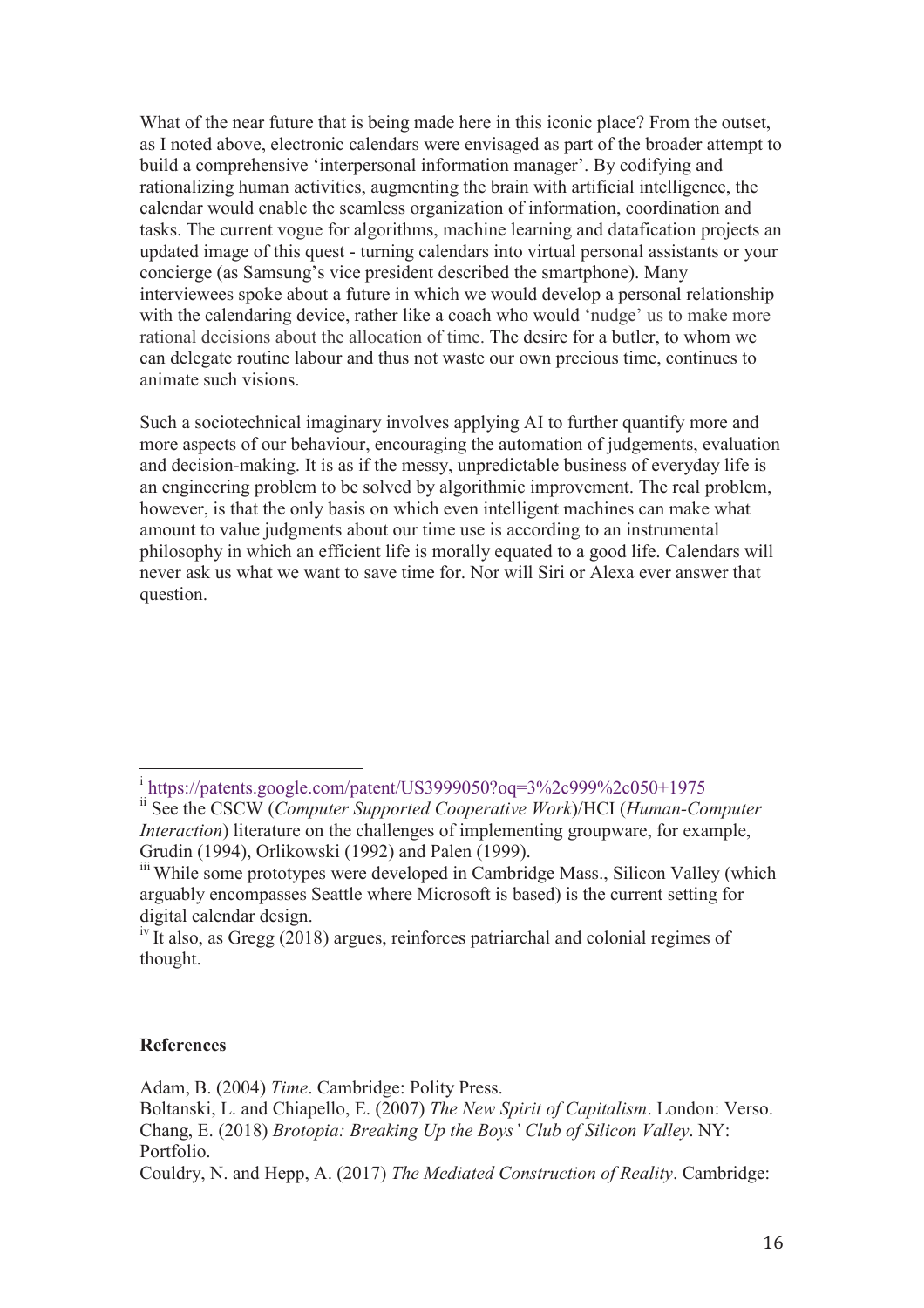Polity Press.

 $\overline{a}$ 

Danahay, M. (2004) The *Matrix* and business @ the speed of thought. *New Media & Society*, 6(6): 803-821.

Dourish, P. (2017) *The Stuff of Bits: An Essay on the Materialities of Information*. Cambridge, Mass.: MIT Press.

English-Lueck, J.A. (2017) *cultures@siliconvalley 2nd edition*. Stanford: Stanford University Press.

Fornas, J. (2016) The Mediatization of Third-Time Tools: Culturalizing and

Historicizing Temporality. *International Journal of Communication* 10: 5213-5232. Friedman, V. (2018) Shedding T-Shirt for a Suit and Tie. *New York Times* April 11.

Fuchs, C. (2014) Digital Prosumption Labour on Social Media in the Context of the Capitalist Regime of Time. *Time & Society* 23(1): 97-123.

Fuller, M. (2008) *Software Studies: a lexicon*. Cambridge, Mass: MIT Press.

Gillespie, T. (2010) The politics of 'platforms'. *New Media & Society* 12(3): 347-364.

Gregg, M. (2018) *Counterproductive: Time Management in the Knowledge Economy*. Durham: Duke University Press.

Gregg, M. (2017) The Athleticism of Accomplishment: Speed in the Workplace. In *The Sociology of Speed: Digital, Organizational, and Social Temporalities*, edited by J. Wajcman and N. Dodd, 102-14. Oxford: Oxford: University Press.

Grudin, J. (1994) Groupware and Social Dynamics: Eight Challenges for Developers. *Communications of the ACM*. 37(1): 92-105.

Kaun, A. and Stiernstedt, F. (2014) Facebook Time: Technological and Institutional Affordances for Media Memories. *New Media & Society* 16(7): 1154-1168.

Kenney, M. (2017) *Explaining the Growth and Globalization of Silicon Valley: The Past and Today*. Berkeley Roundtable on the International Economy,

http://www.brie.berkeley.edu/wp-content/uploads/2015/01/BRIE-Working-paper-2017-1.pdf

Keightley, E. (ed) (2012) *Time, Media and Modernity*. Basingstoke: Palgrave Macmillan.

Kitchin, R. and Dodge, M. (2011) *Code/space: Software and everyday life*. Cambridge: MIT Press.

Lash, S. and Urry, J. (1994) *Economies of Signs and Space*. London: Sage.

Leong, S., Mitew, T., Celletti, M. and Pearson, E. (2009). The question concerning (internet) time. *New Media & Society* 11(8): 1267-1285.

Leshed, G. and Sengers, P. (2011) 'I Lie to Myself that I Have Freedom in My Own Schedule': Productivity Tools and Experiences of Busyness. *CHI*, May 7-12, Vancouver. 905-914.

Light, B., Burgess, J. and Duguay, S. (2018) The walkthrough method: An approach to the study of apps. *New Media & Society* 20(3): 881-900.

Lupton, D. (2016) *The Quantified Self*. Cambridge: Polity Press.

Manovich, L. (2013) *Software Takes Command: extending the language of new media*. London: Bloomsbury.

Marres, N. (2017) *Digital Sociology*. Cambridge: Polity.

Mazmanian, M., Erickson, I. and Harmon, E. (2015) Circumscribed Time and Porous Time: Logics as a Way of Studying Temporality. *Proceedings of CSCW, March 14- 18, 2015,* Vancouver, Canada: 1453-1464.

Markoff, J. (2015) *Machines of Loving Grace*. N.Y.: HarperCollins.

Mumford, L. (1934) *Technics and Civilization*. London: Routledge .

Muro, M., Rothwell, J., Andes, S., Fikri, K. and Kulkarni, S. (2015) *America's*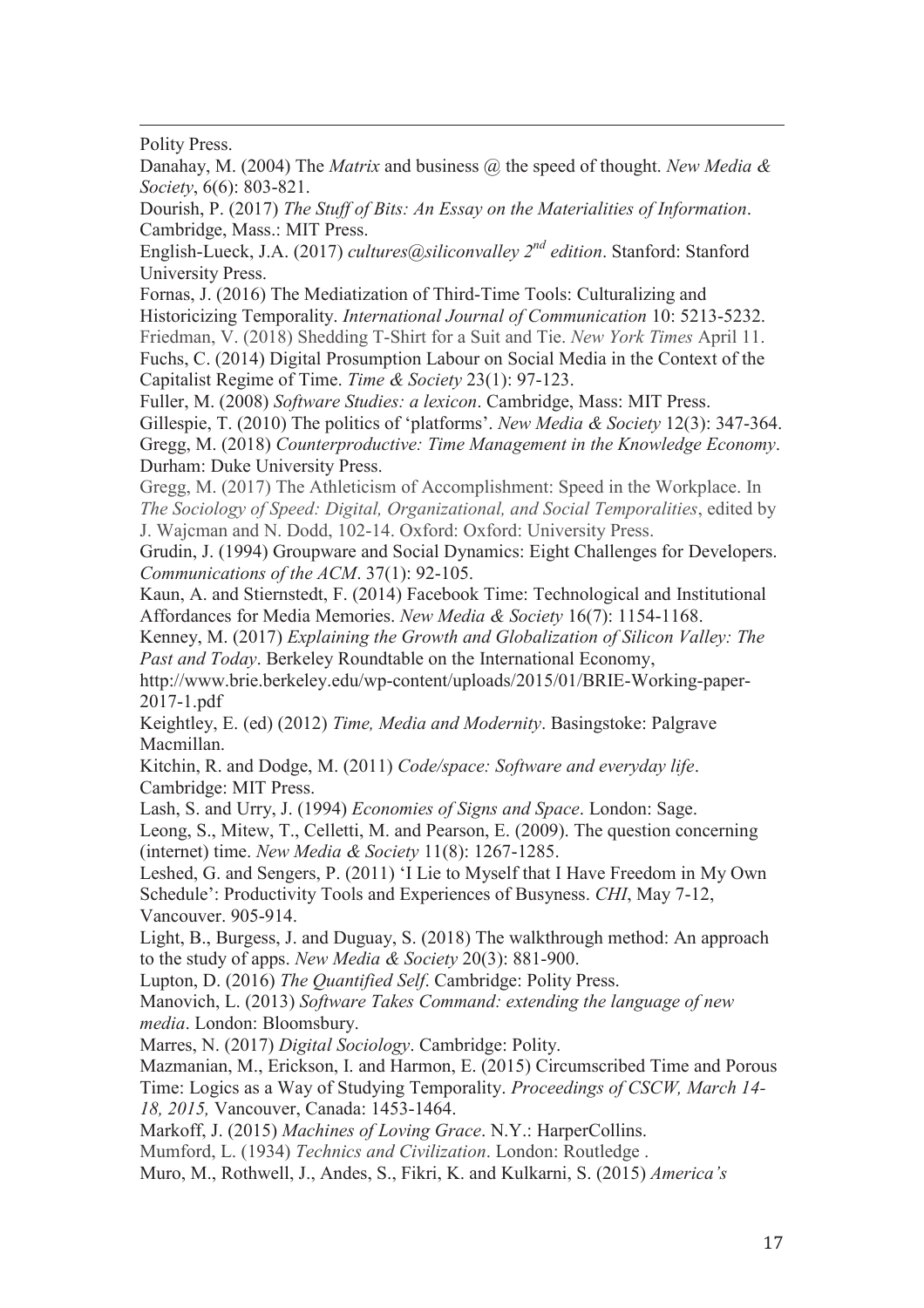*Advanced Industries: What They Are, Where They Are, and Why They Matter*. Brooking Institute.

Neff, G. and Nafus, D. (2016) *Self-Tracking*. Cambridge, Mass.: MIT Press.

Nowotny, H. (2005) *Time: The Modern and Postmodern Experience*. Cambridge: Polity Press.

Orlikowski, W. (1992). Learning from Notes: organizational issues in groupware implementation. *Proceedings of ACM conference on CSCW*: 362-369.

Palen, L. (1999) Social, Individual & Technological Issues for Groupware Calendar Systems. *Proceedings of ACM CHI conference*: 17-24.

Parks, L. and Starosielski, N. (2015). *Signal Traffic: Critical Studies of Media Infrastructures*. Urbana: University of Illinois Press.

Pentzold, C. (2018) Between moments and millennia: temporalising mediatisation. *Media, Culture and Society*. 23 January 2018 on-line.

Peters, JD. (2016) *The Marvelous Clouds: Toward a Philosophy of Elemental Media*. Chicago : Chicago University Press.

Rogers R. (2013) *Digital Methods*. Cambridge, MA: MIT Press.

Rose, N. (1998) *Inventing Our Selves: Psychology, Power and Personhood*.

Cambridge: Cambridge University Press.

 $\overline{a}$ 

Richards, E. G. (1999) *Mapping Time: The Calendar and its History*. Oxford: Oxford University Press.

Rosenberg, S. (2007) *Dreaming in Code*. New York: Crown Publishers.

Saxenian, A. (1994) *Regional Advantage: Culture and Competition in Silicon Valley and Route 128*. Cambridge, MA: Harvard University Press.

Schivelbusch, W. (1987). *The Railway Journey: The Industrialization and Perception of Time and Space*. Berkeley: California University Press.

Sharma, S. (2014) *In the Meantime: Temporality and Cultural Politics*. Durham: Duke University Press.

Sharma, S. (2107) Speed Traps and the Temporal: Of Taxis, Truck Stops, and TaskRabbits. In J. Wajcman and N. Dodd, op. cit., 131-151.

Star, SL. and Strauss, A. (1999) Layers of Silence, Arenas of Voice: The Ecology of Visible and Invisible Work. *Computer Supported Cooperative Work* 8(1): 9-30.

Stross, R. (2012) *The Launch Pad: Inside Y Combinator, Silicon Valley's Most Exclusive School for Startups*. New York: Penguin.

Suchman, L. (1987) *Plans and Situated Actions: The Problem of Human-Machine Communication*. Cambridge: Cambridge University Press.

Thompson, E.P. (1967) Time, Work, Discipline and Industrial Capitalism. *Past and Present* 38: 56-97.

Thrift, N. (1996). New urban eras and old technological fears: reconfiguring the goodwill of electronic things, *Urban Studies*, 33(8): 1436-1493.

Turner, F. (2006) *From Counterculture to Cyberculture*. Chicago: University of Chicago Press.

Vostal, F. (2016). *Accelerating Academia: The Changing Structure of Academic Time*. London: Palgrave.

Weltevrede, E., Helmond, A. and Gerlitz, C. (2014) The Politics of Real-time: A Device Perspective on Social Media Platforms and Search Engines. *Theory, Culture & Society* 31(6): 125-150.

Winograd, T. and Flores, F. (1986) *Understanding Computers and Cognition*. Addison Wesley.